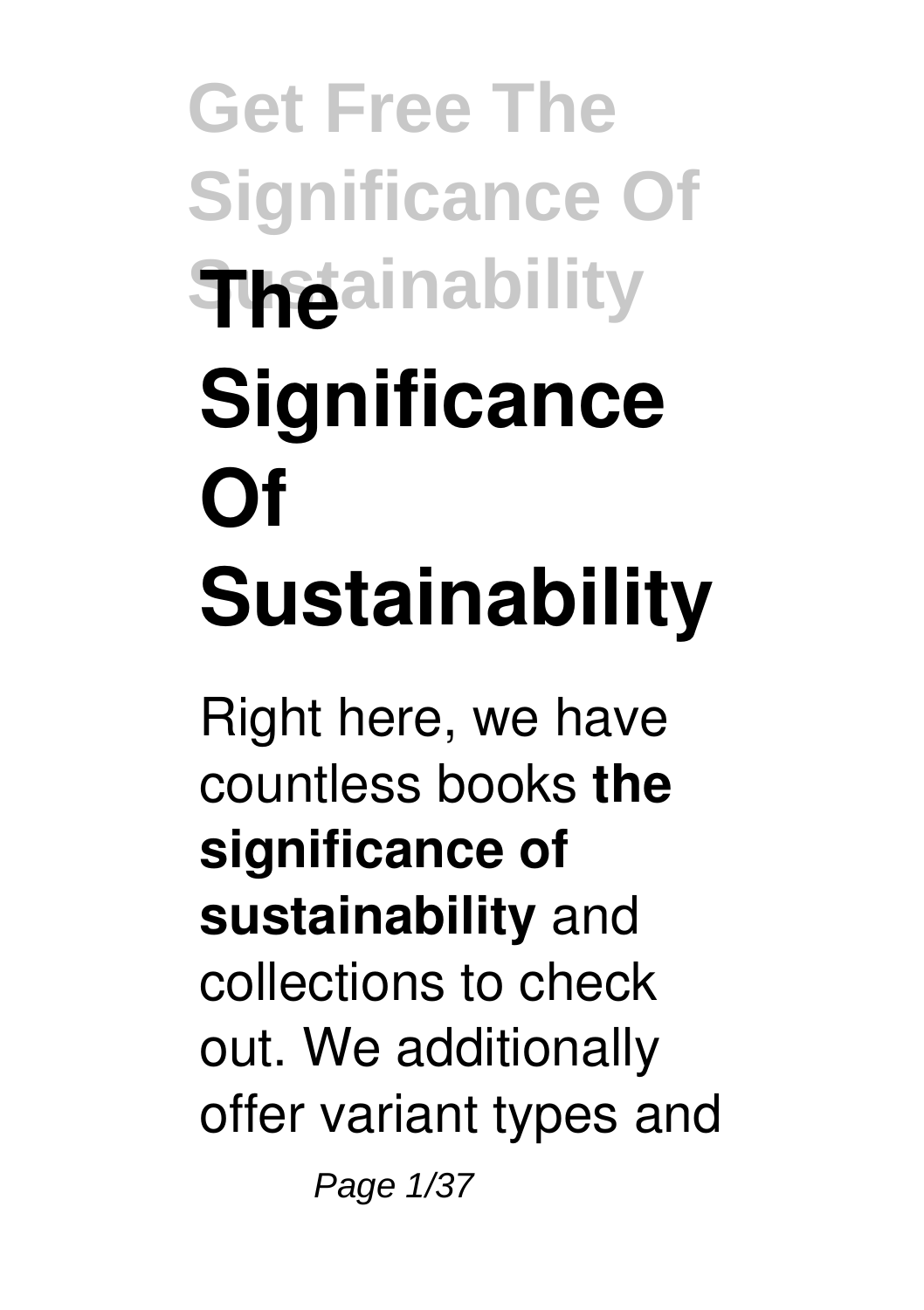**Get Free The Significance Of Sustainability** next type of the books to browse. The adequate book, fiction, history, novel, scientific research, as without difficulty as various extra sorts of books are readily understandable here.

As this the significance of sustainability, it ends occurring instinctive Page 2/37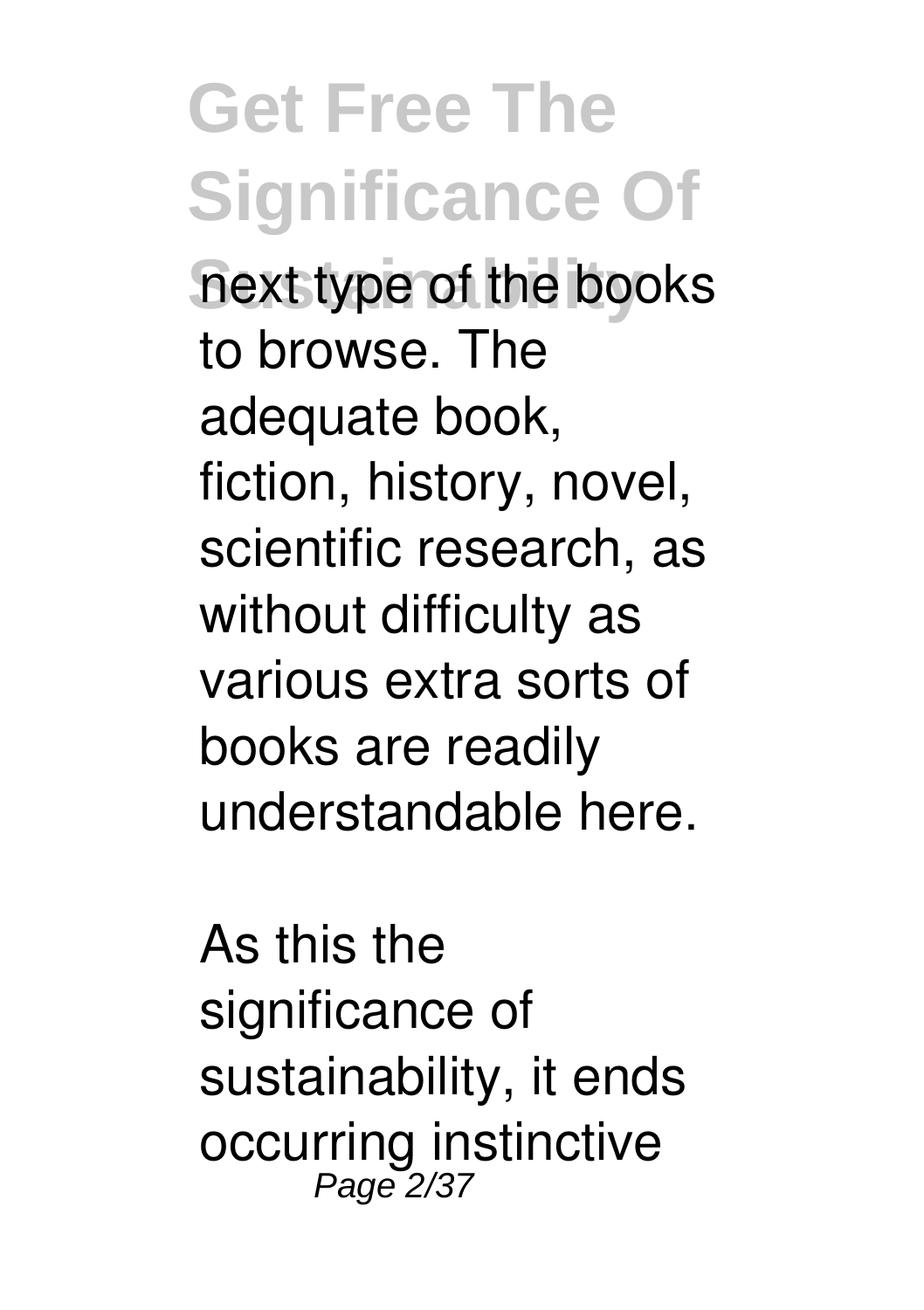**Get Free The Significance Of Sone of the favored** ebook the significance of sustainability collections that we have. This is why you remain in the best website to look the incredible book to have.

**Sustainability** explained (explainity® explainer video) What is Sustainability? ???<br>Page 3/37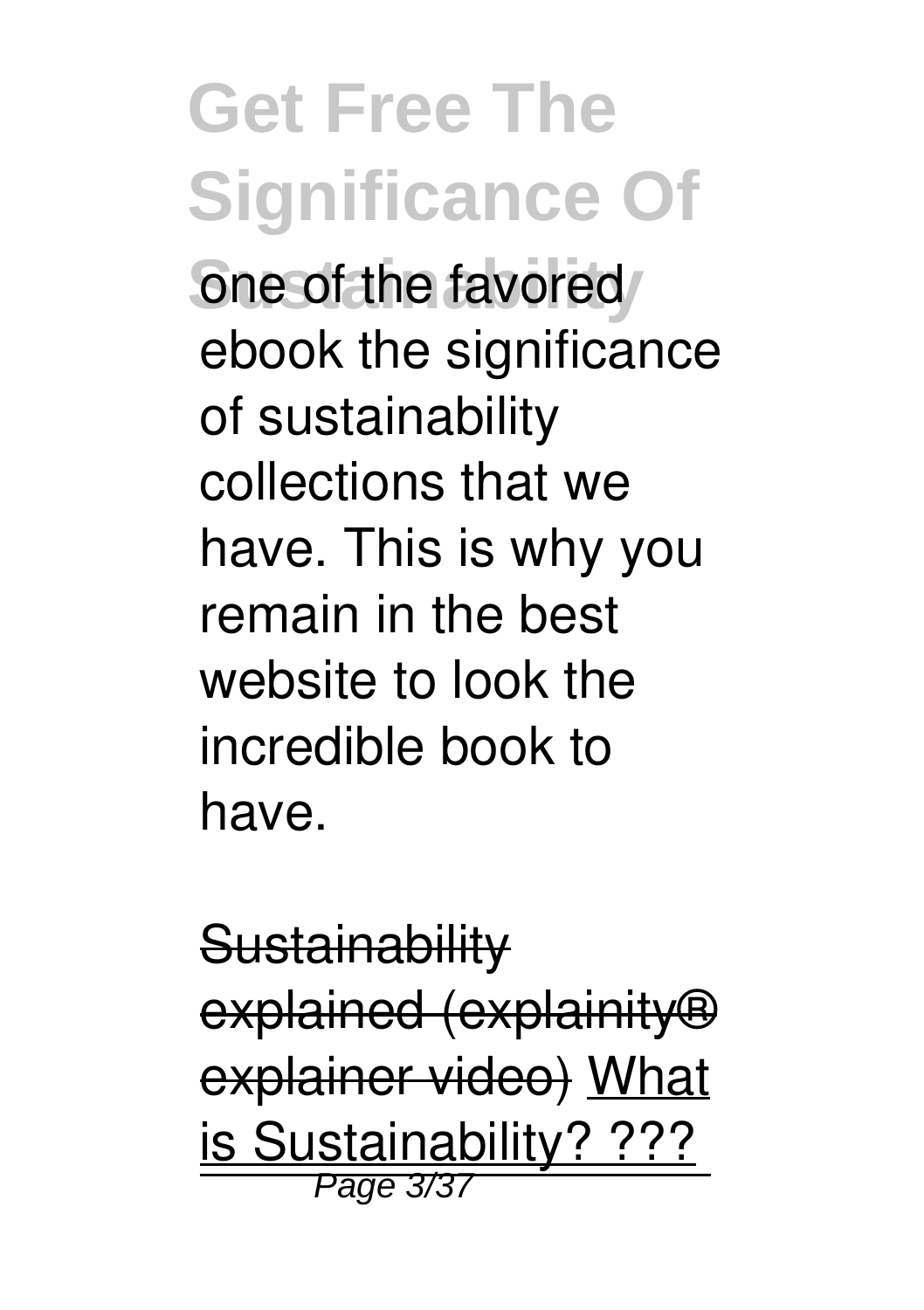**Get Free The Significance Of Sustainability** Why is sustainability important? A tip to explain it What Is Sustainability?*20 Books to Read in 2020 // SUSTAINABILITY TOPICS What is sustainable development?* What is Sustainability? | Mocomi Kids Sustainability - Full Page 4/37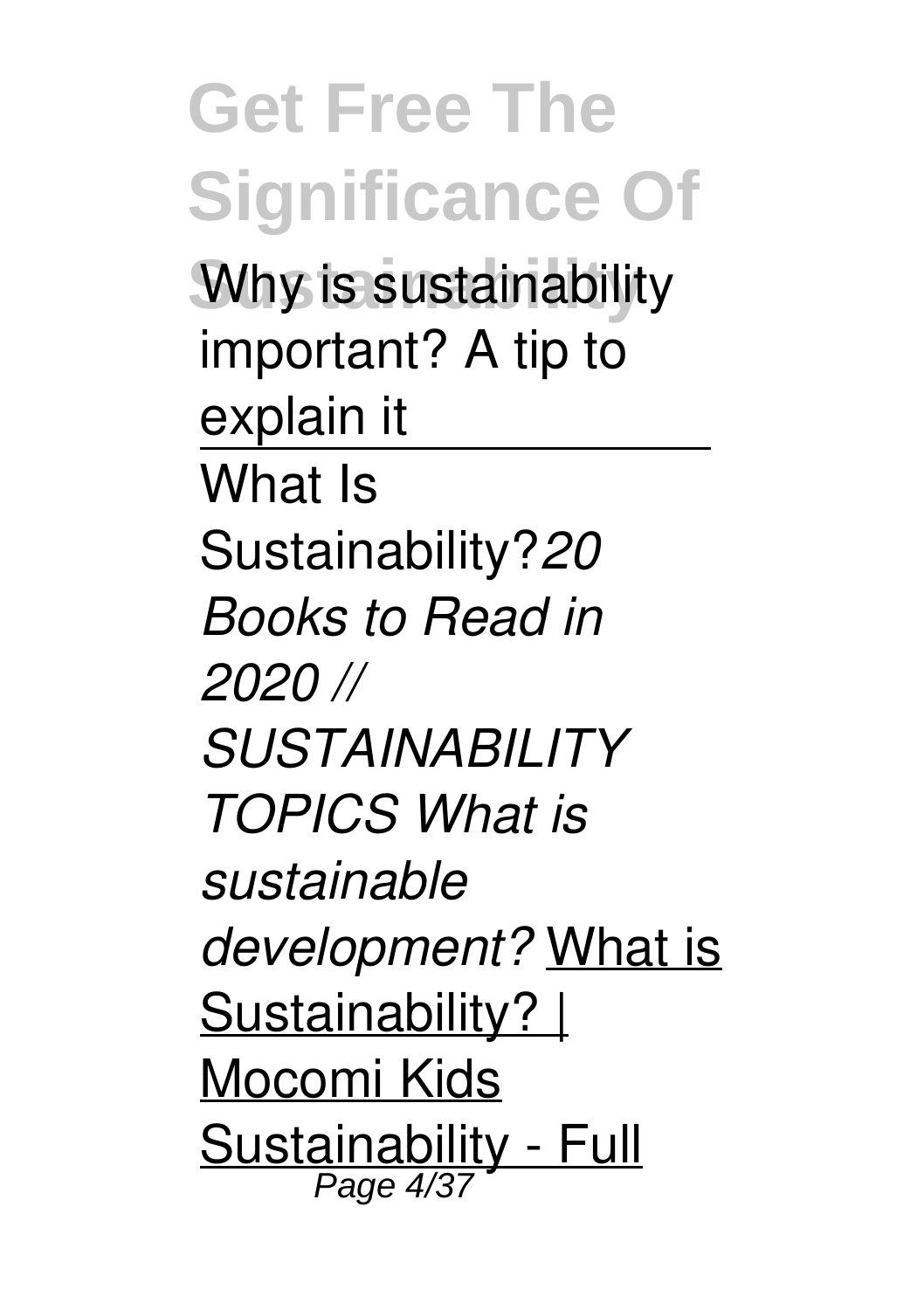**Get Free The Significance Of Documentary** *The Economics of Sustainability | Geoff Norby | TEDxErasmu sUniversityRotterdam* Triple bottom line (3 pillars): sustainability in business **Why Sustainability is Important** What is **Sustainable** Development and Why is it Important? | **Waterpedia** Page 5/37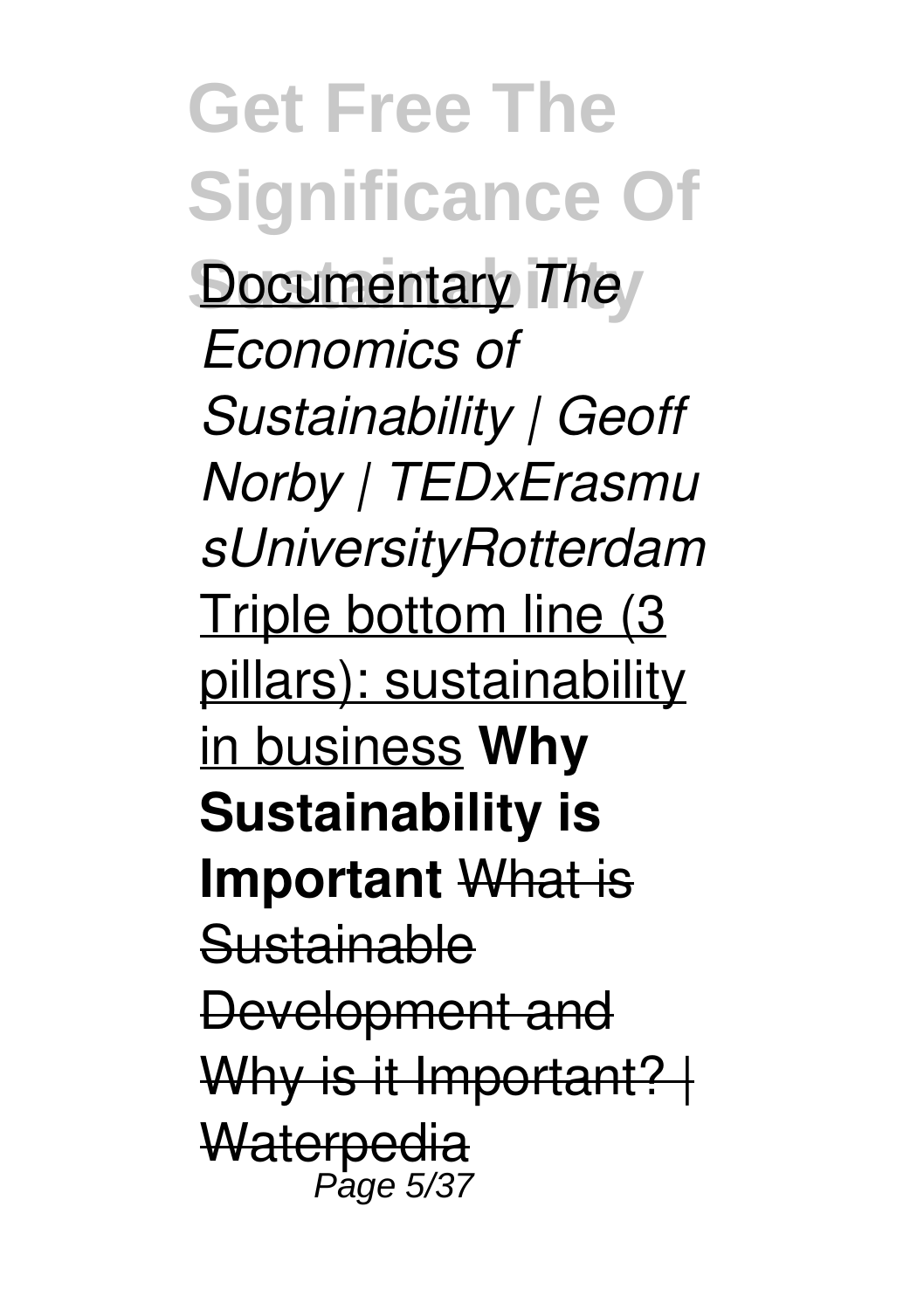**Get Free The Significance Of #SDGsSaturday How** We Can Make the World a Better Place by 2030 | Michael Green | TED Talks *Understanding the Dimensions of Sustainable Development* Real Value | Economics Documentary with Dan Ariely | Sustainability | Social Entrepreneurship Page 6/37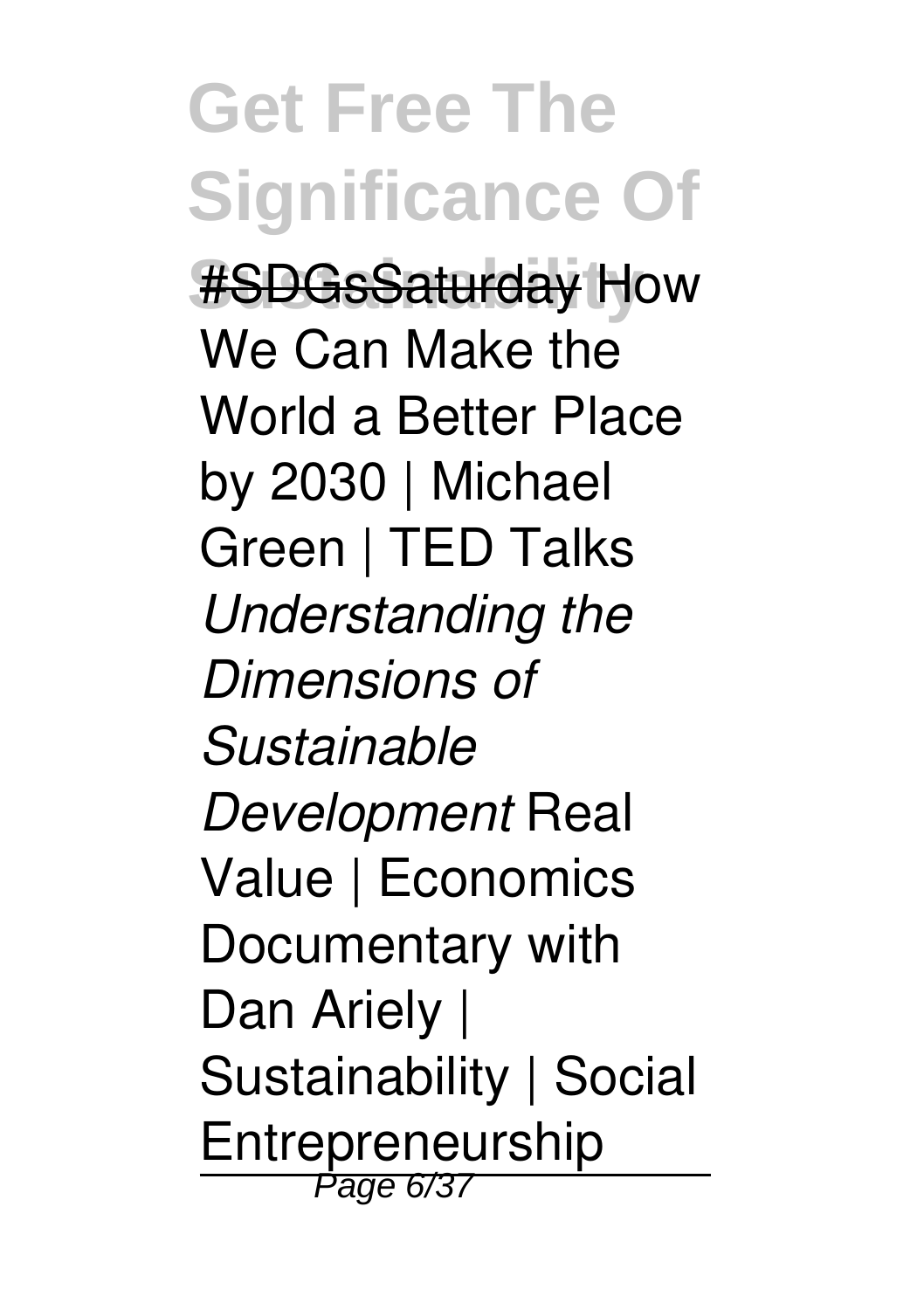**Get Free The Significance Of** Science Video for Kids: How to Care for the Environment Reduce, Reuse and Recycle, to enjoy a better life | Educational Video for Kids. Episode 6: The 3 Pillars of Sustainability | Sustainable Development | SDG Plus Designing sustainable practices: Page 7/37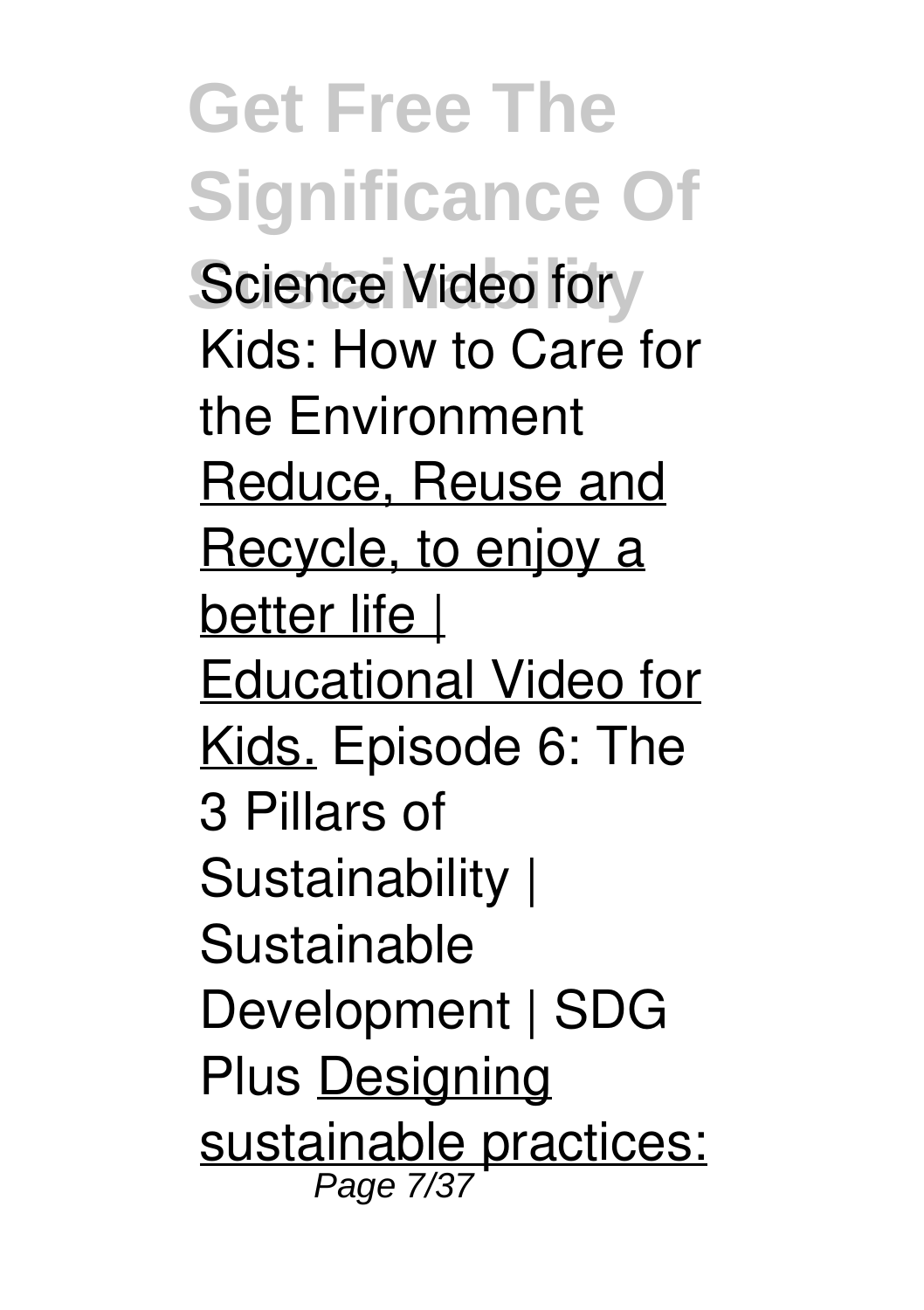**Get Free The Significance Of innovations for** it v sustainable living Climate change: understanding the facts (Vostok ice core) What Is Sustainable Development? Episode 7: Economics of Sustainability | Environmental Sustainability | SDG Plus*Best books to read in 2020 for zero waste and* Page 8/37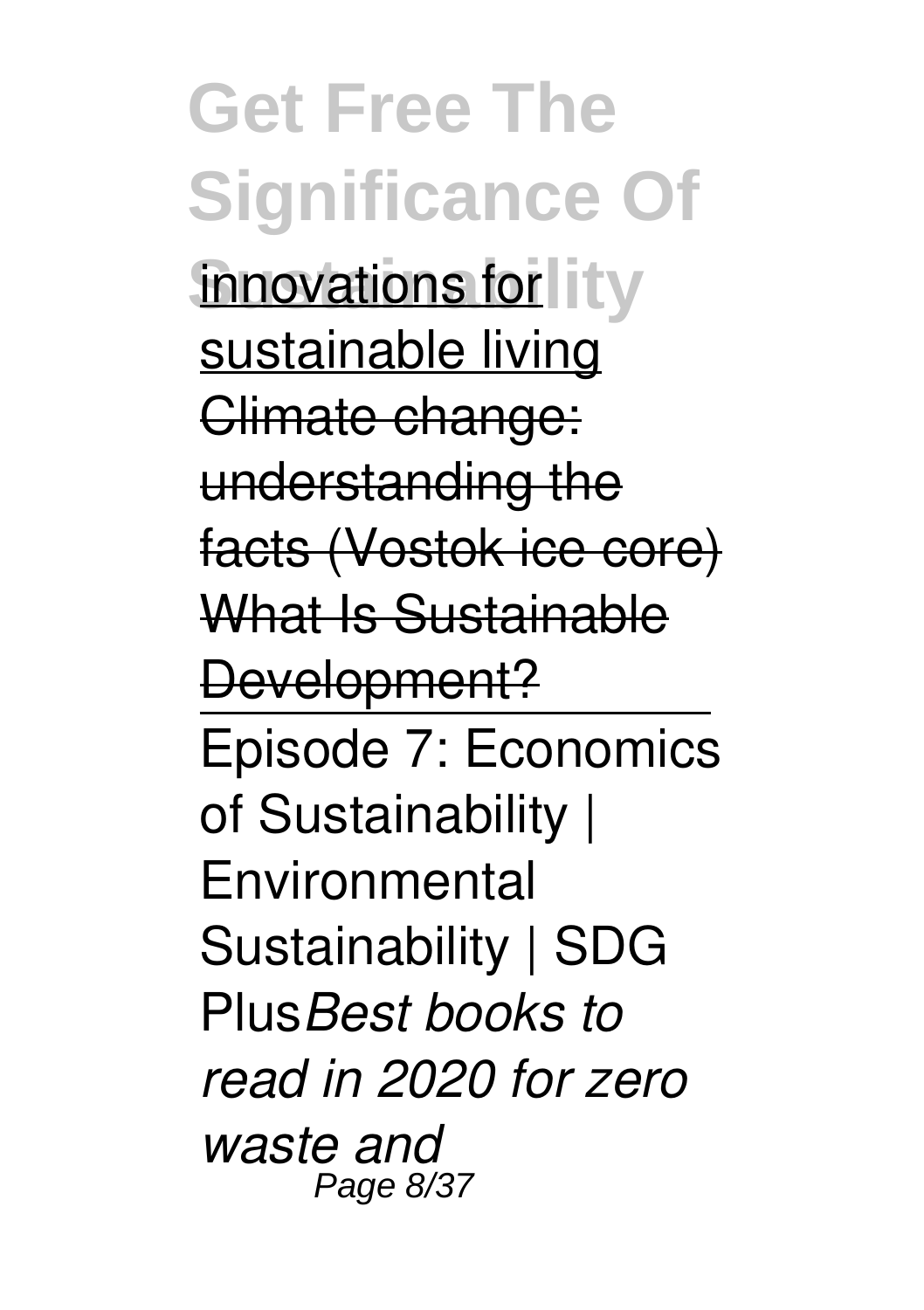**Get Free The Significance Of Sustainability** *sustainability inspiration* Sustainability for kids (whiteboard animation) What is SUSTAINABLE BUSINESS? What does SUSTAINABLE BUSINESS mean? SUSTAINABLE BUSINESS meaning *The importance of sustainability* Is sustainability the Page 9/37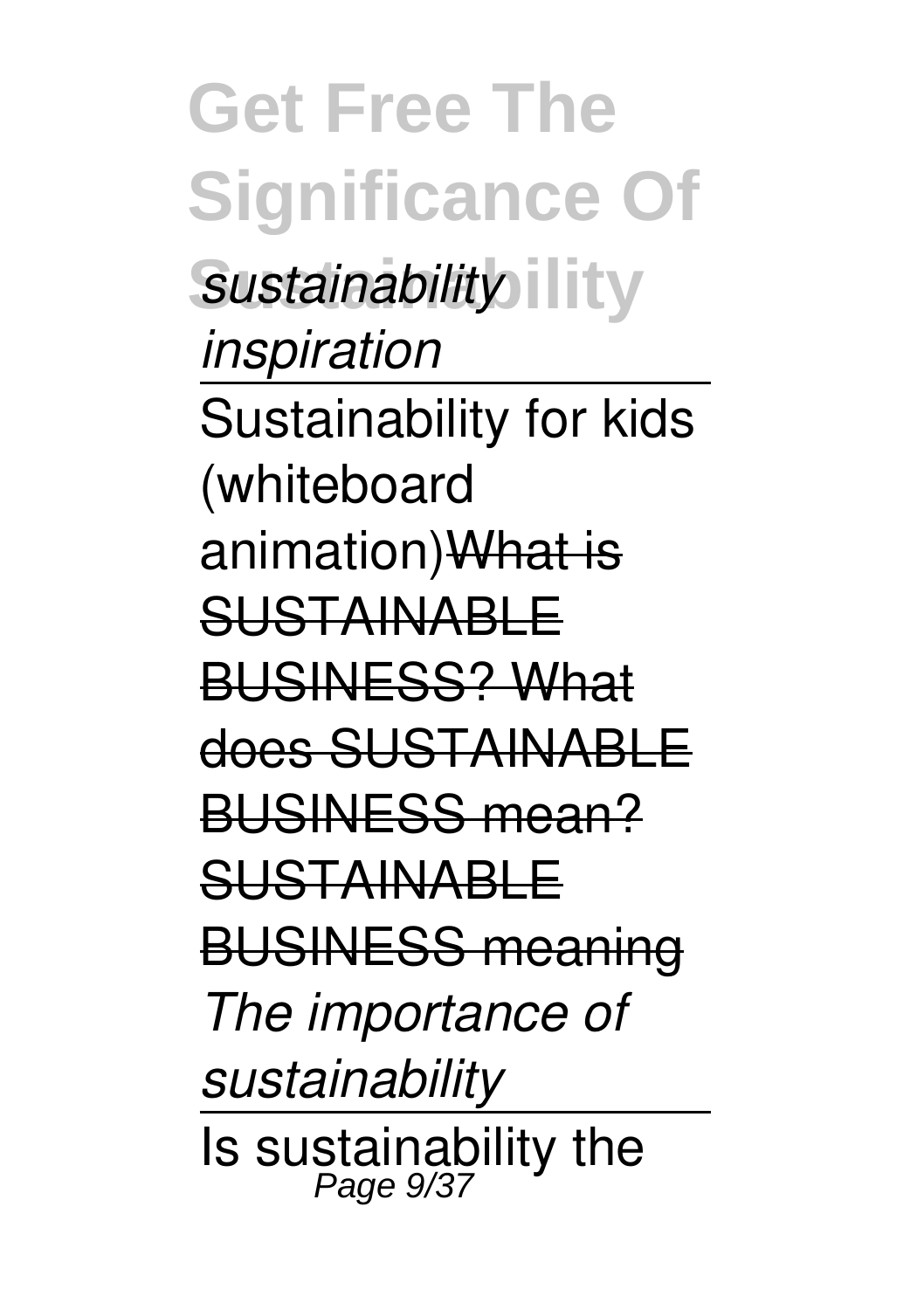**Get Free The Significance Of** future of education? | Kris Leverton | TEDxY outh@BangkokPrep Radical Design for Sustainability: Professor Stuart Walker at TEDxBrum Episode 8: Sustainable Development | Different Approaches to Sustainable Development | SDG Plus BIC: Two Page 10/37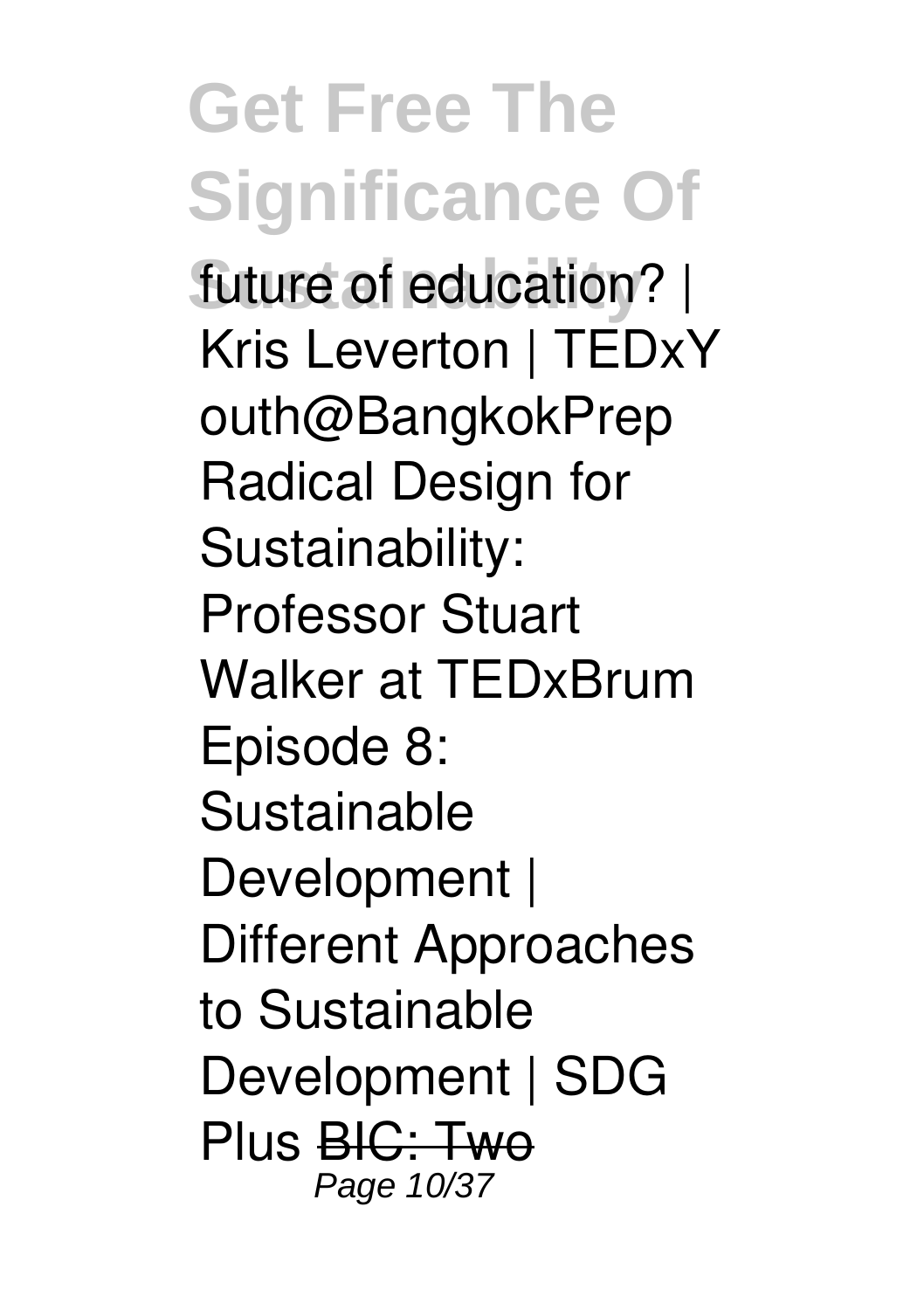**Get Free The Significance Of** minutes to understand sustainable development *The Significance Of Sustainability* The Three Pillars of Sustainability Economic Development. This is the issue that proves the most problematic as most people disagree on political ideology... Social Page 11/37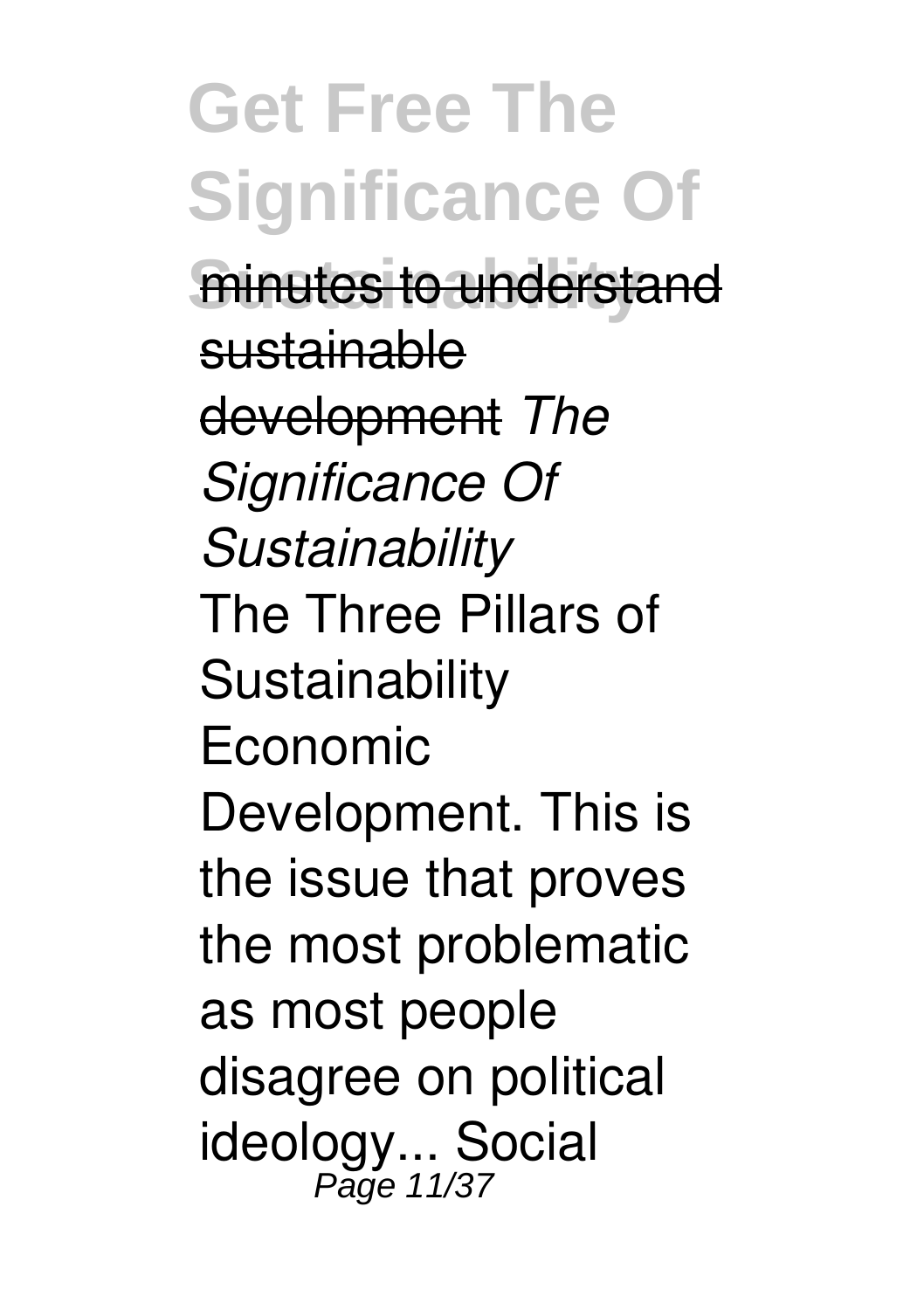**Get Free The Significance Of Development. There** are many facets to this pillar. Most importantly is awareness of and legislation protection of... Environmental ...

*What Is Sustainability and Why Is It Important ...* The Importance of **Sustainability** "Sustainability" in its Page 12/37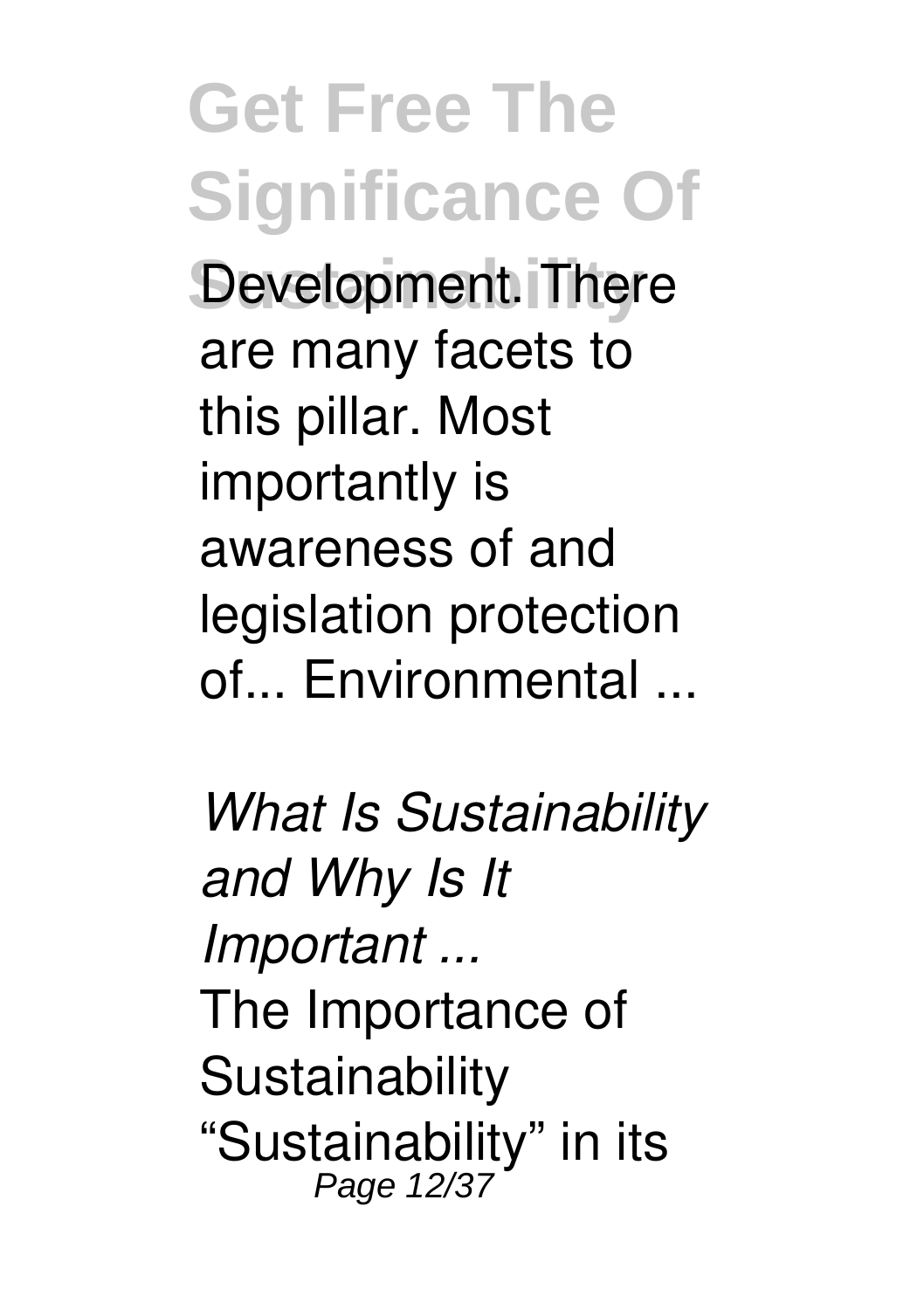**Get Free The Significance Of broadest sense is the** capacity to endure, to maintain a process or situation over time. In ecology, a sustainable system is a system whose biodiversity and productivity are preserved over time. Long-lived and healthy wetlands and forests are examples of sustainable biological systems.<br>Page 13/37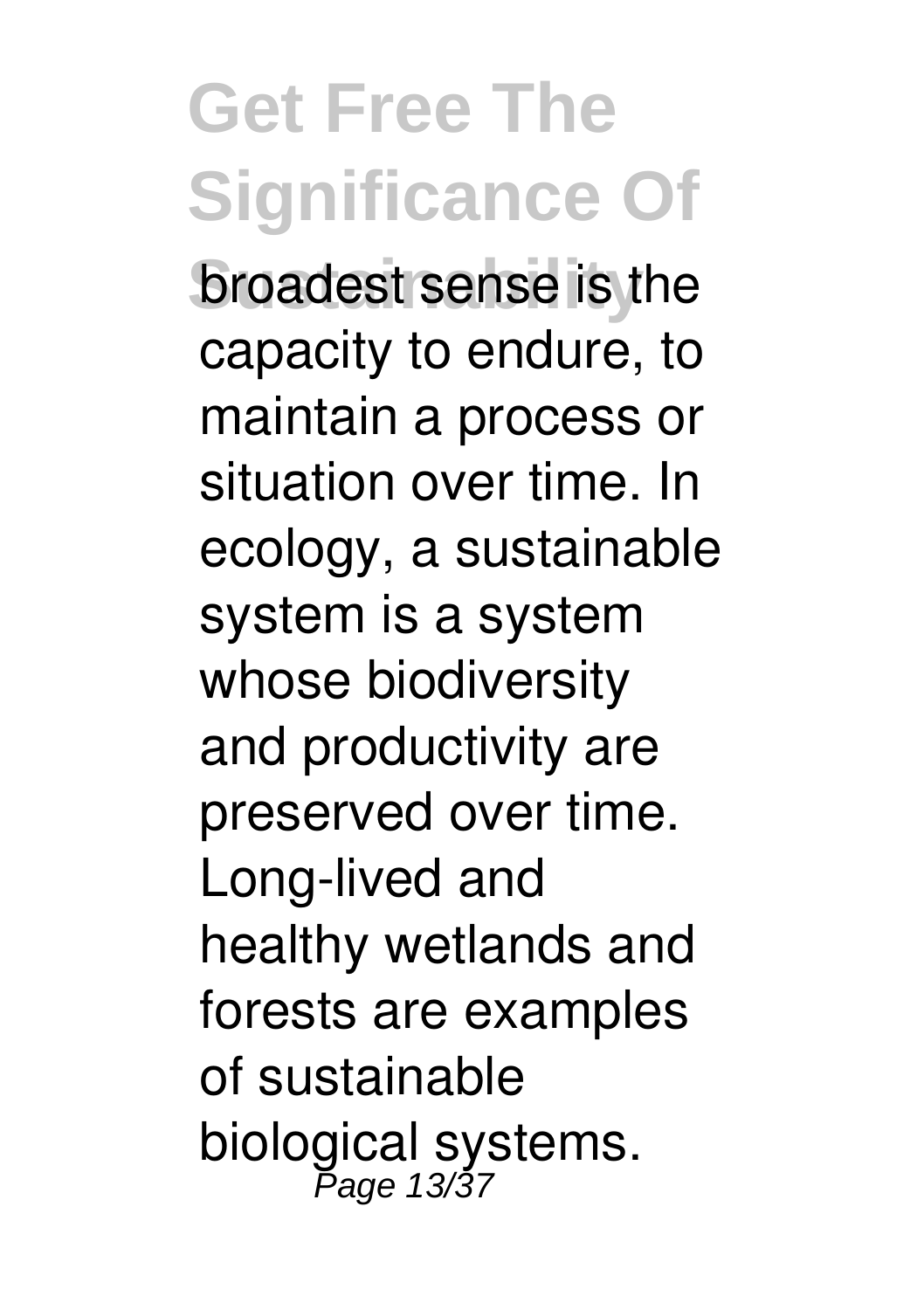**Get Free The Significance Of Sustainability** *The Importance of Sustainability - Strauss Group* The second main reason why businesses now recognise the importance of sustainability and the integration of social and environmental sustainability-related issues into core Page 14/37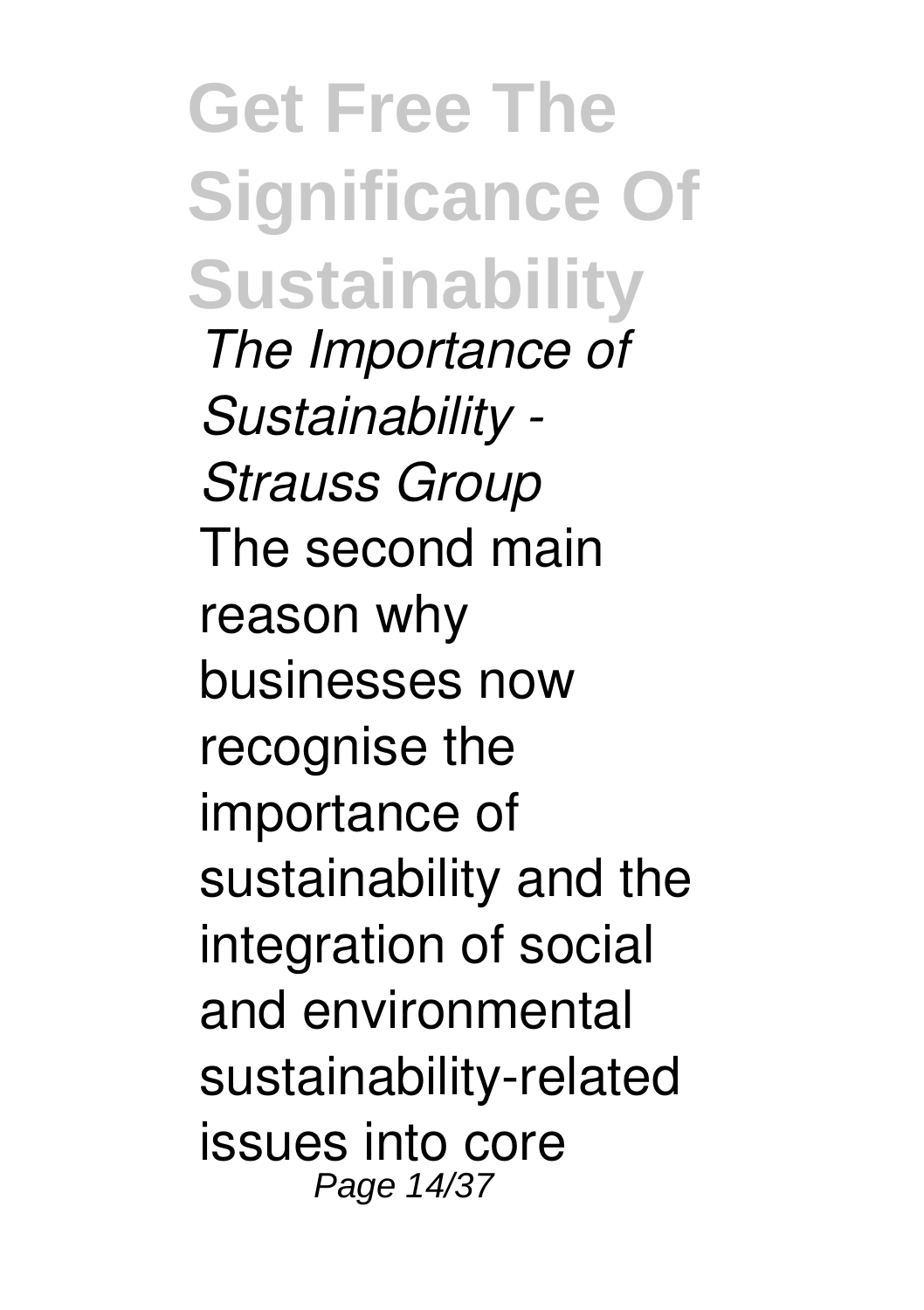**Get Free The Significance Of business activities as** an essential part of developing business strategies is because of the Business Case for Sustainability.

*Why Sustainability is Important in Business – Kent ...*

Sustainable development has continued to evolve as that of protecting<br>Page 15/37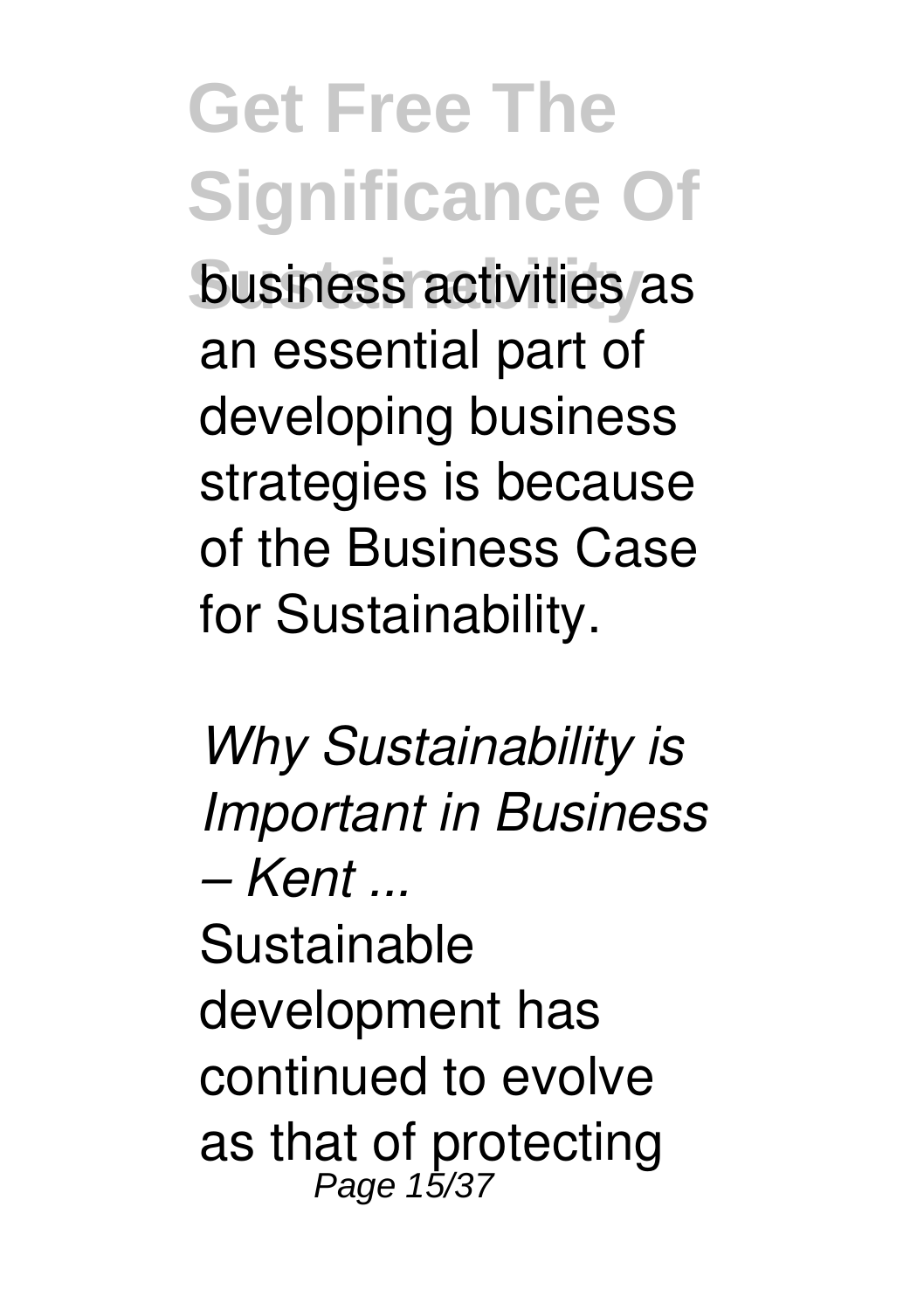**Get Free The Significance Of Sustainability** the world's resources while its true agenda is to control the world's resources. Environmentally sustainable economic growth refers to economic development that meets the needs of all without leaving future generations with fewer natural resources than those Page 16/37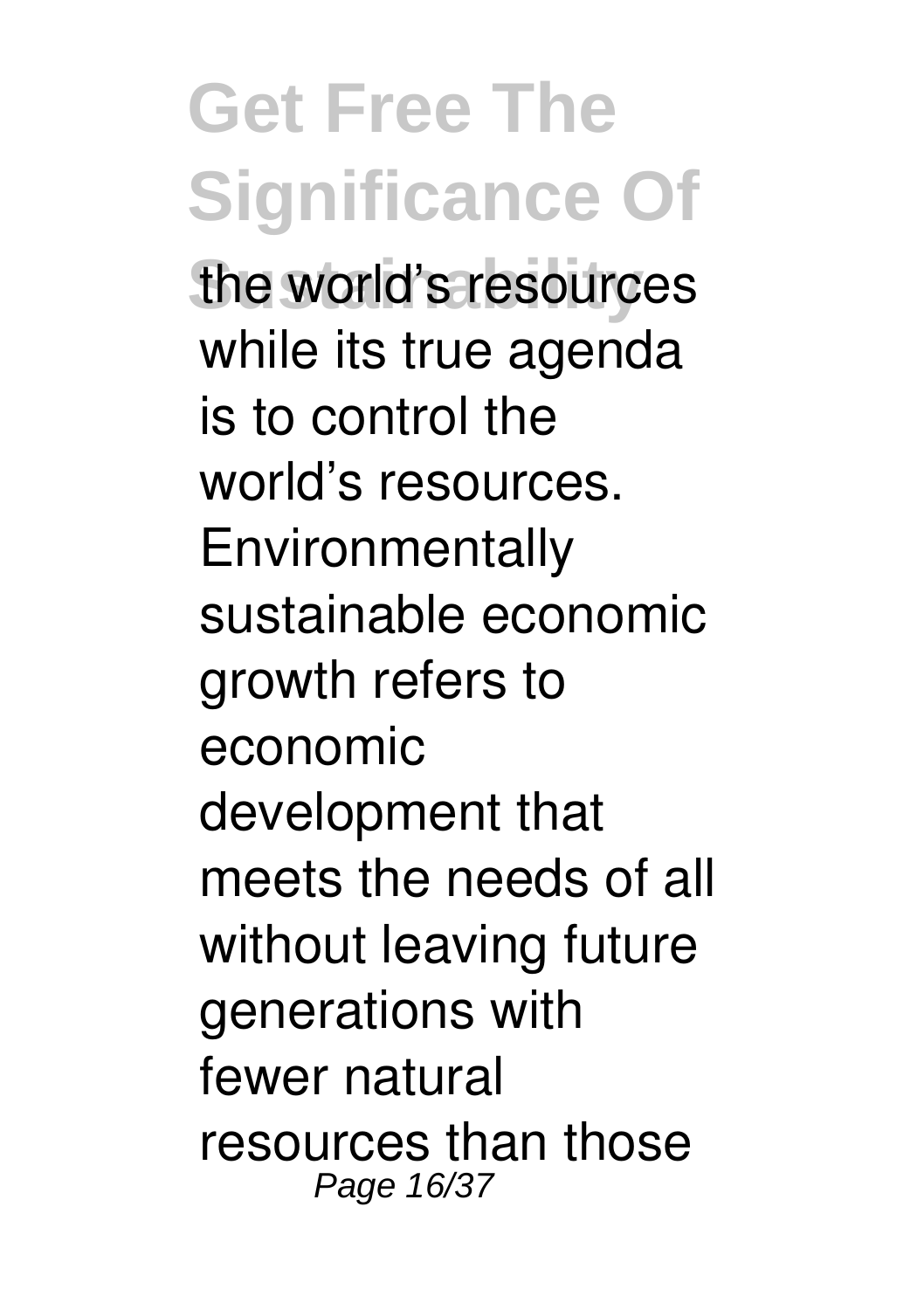**Get Free The Significance Of** we enjoy today. **LV** 

*What is the Importance of Sustainable Development?* Contrary to popular belief, sustainability is more than just environmentalism, and recognises the roles of social and economic dimensions in delivering long-term<br>Page 17/37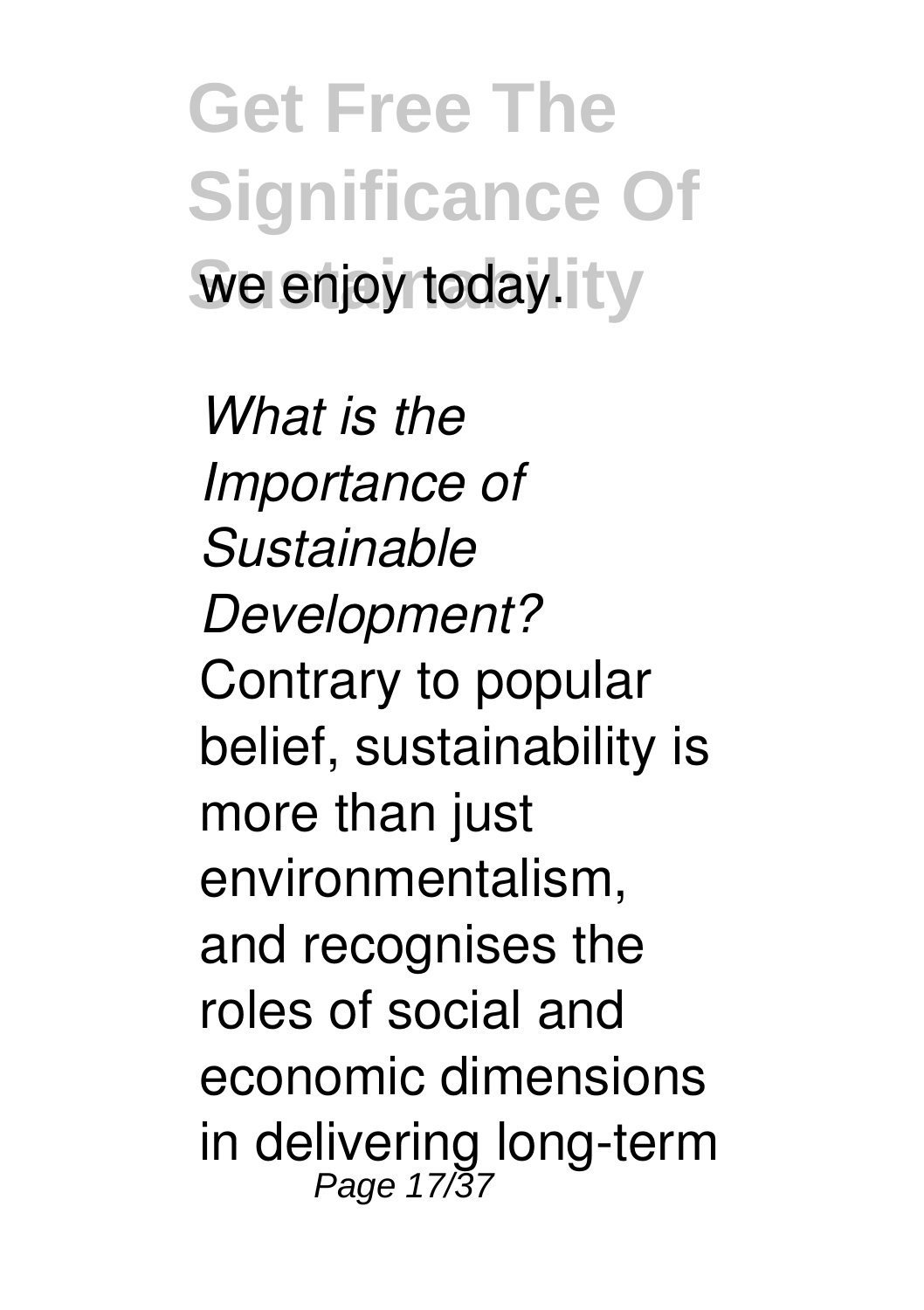**Get Free The Significance Of prosperity.ability** Sustainability is a growing priority to business leaders, with many companies actively integrating sustainability principles into their organisations.

*The value of sustainability to business* Sustainability is<br>Page 18/37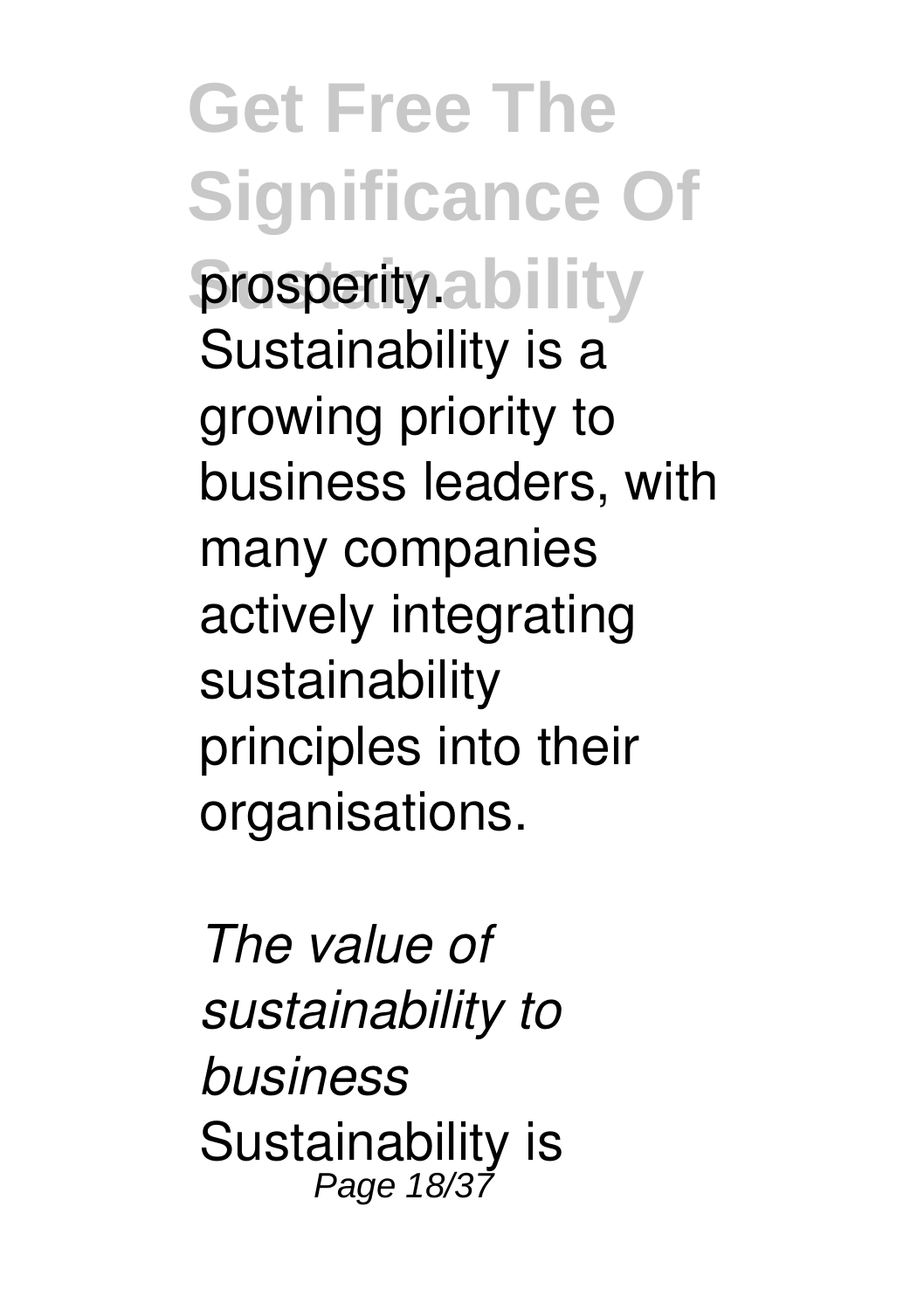**Get Free The Significance Of important because it** ensures people have water and resources, and adopting its practices protects the environment and human health. The doctrine of sustainability aims to maintain the conditions in which nature and humans can survive by appropriately utilizing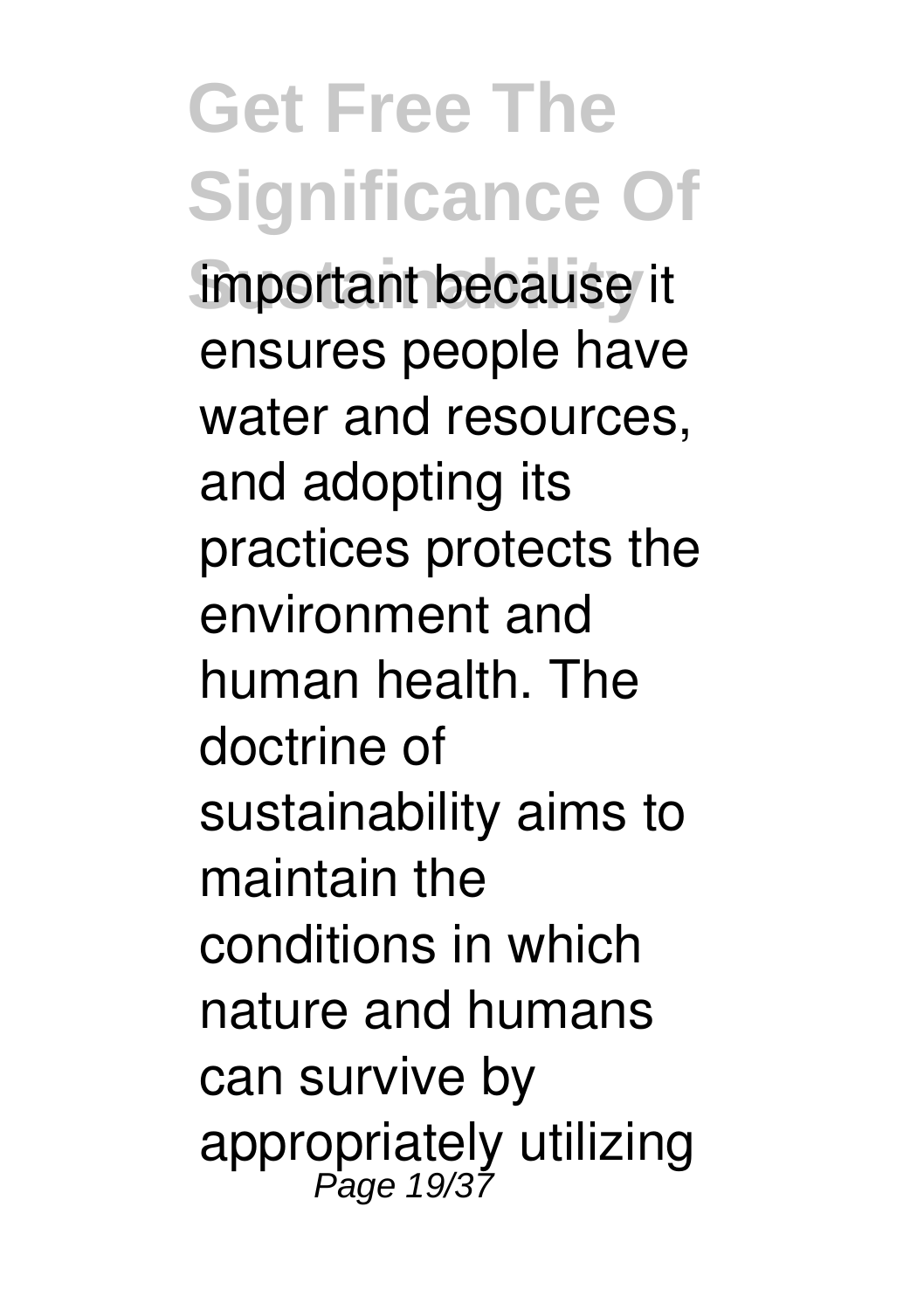**Get Free The Significance Of She natural bility** components of the environment.

*Why Is Sustainability Important? - Reference.com* Sustainability is becoming more important for all companies, across all industries. 62% of executives consider a sustainability strategy Page 20/37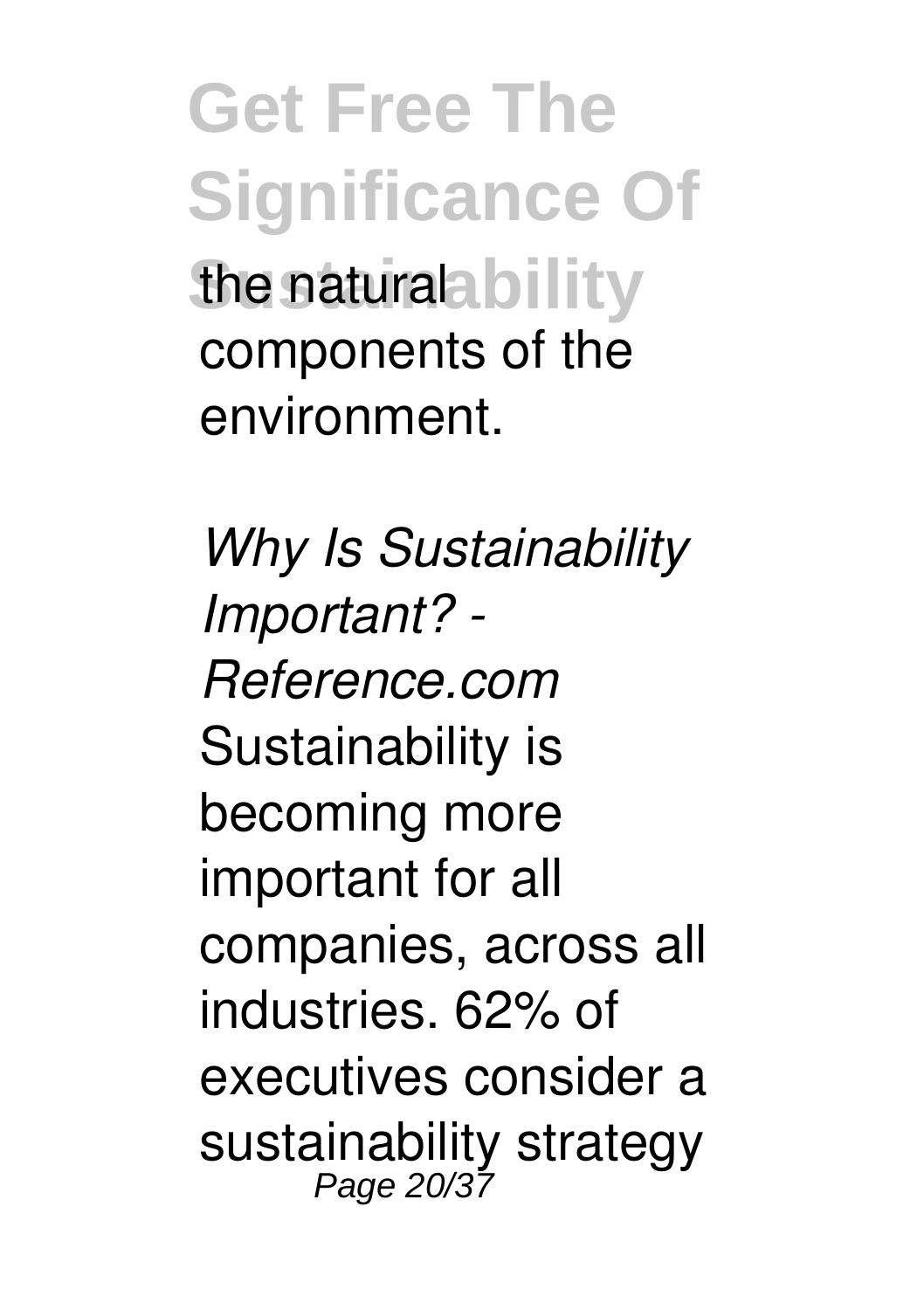**Get Free The Significance Of** necessary to be tw competitive today, and another 22% think it will be in the future. Simply put, sustainability is a business approach to creating long-term value by taking into consideration how a given organization operates in the ecological, social and economic Page 21/37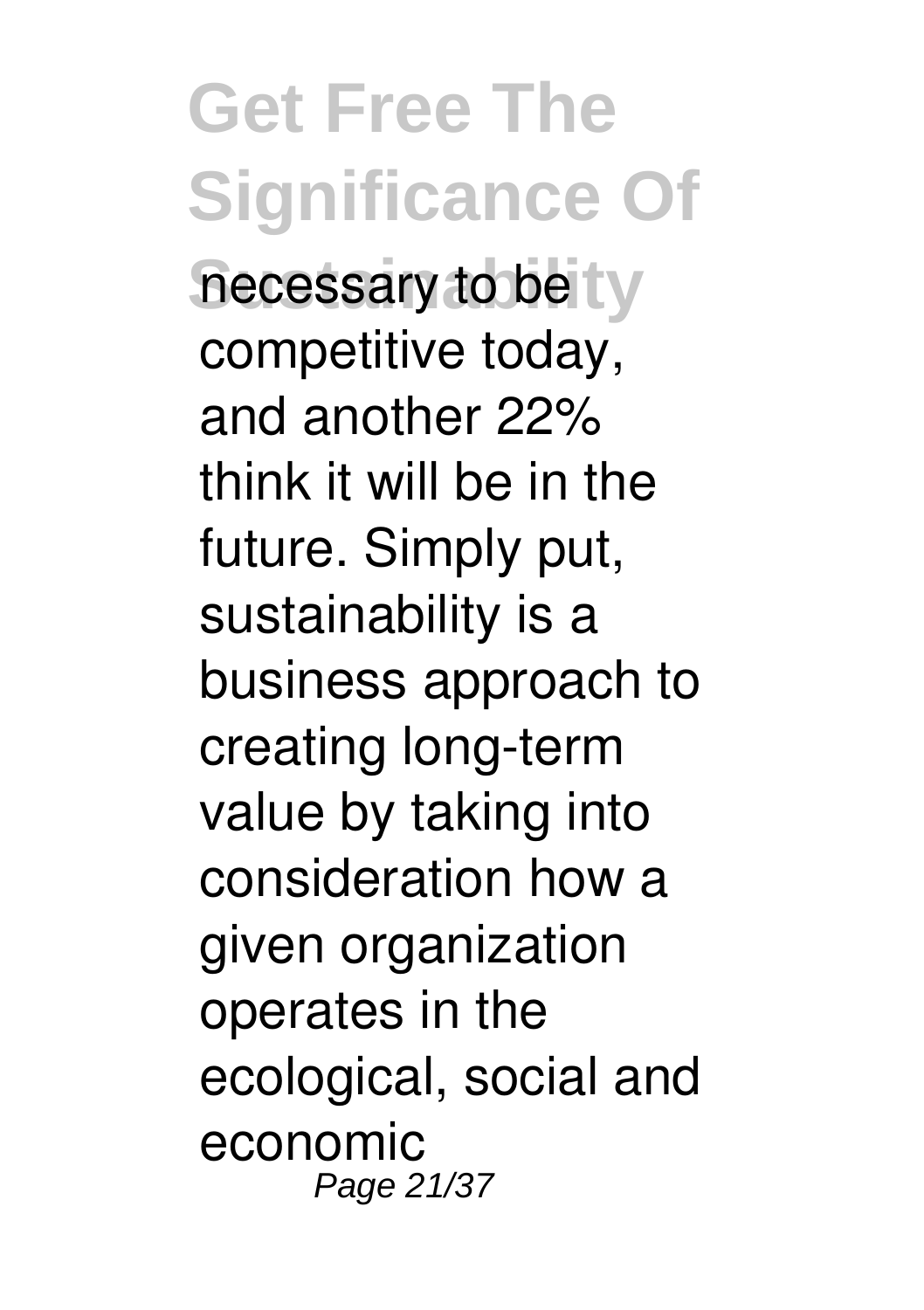**Get Free The Significance Of Sustainability** 

*Why all businesses should embrace sustainability* Sustainable development is the practice of using guidelines for environmentally responsible and energy savings to create new development projects Page 22/37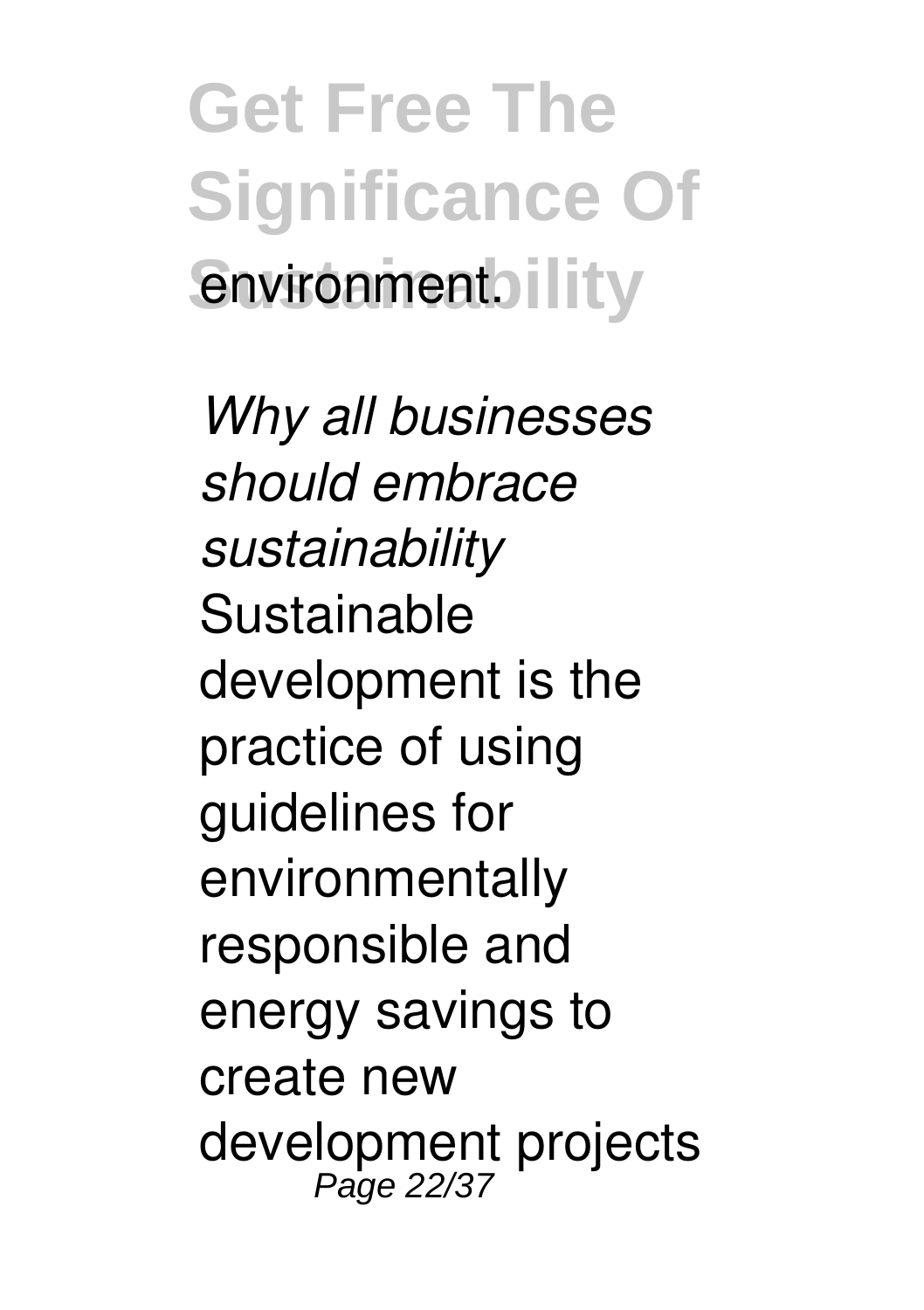**Get Free The Significance Of Sustainability** and to maintain and retrofit older projects.

*What is Sustainable Development: Goals, Importance and ...* Sustainability focuses on meeting the needs of the present without compromising the ability of future generations to meet their needs. The concept of Page 23/37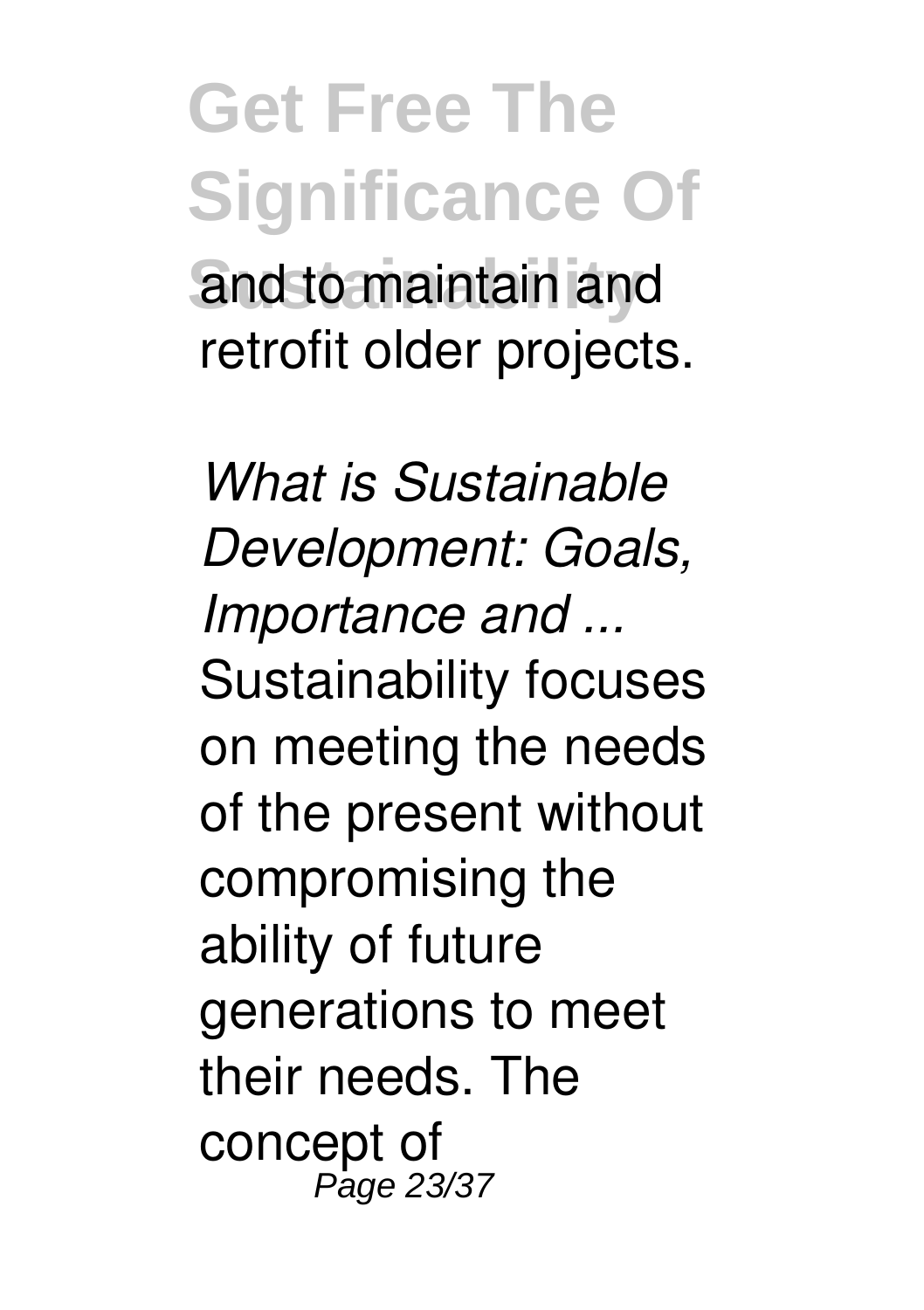**Get Free The Significance Of Sustainability** is it **y** composed of three pillars:...

*Sustainability Definition* Sustainability is most often defined as meeting the needs of the present without compromising the ability of future generations to meet theirs. It has three Page 24/37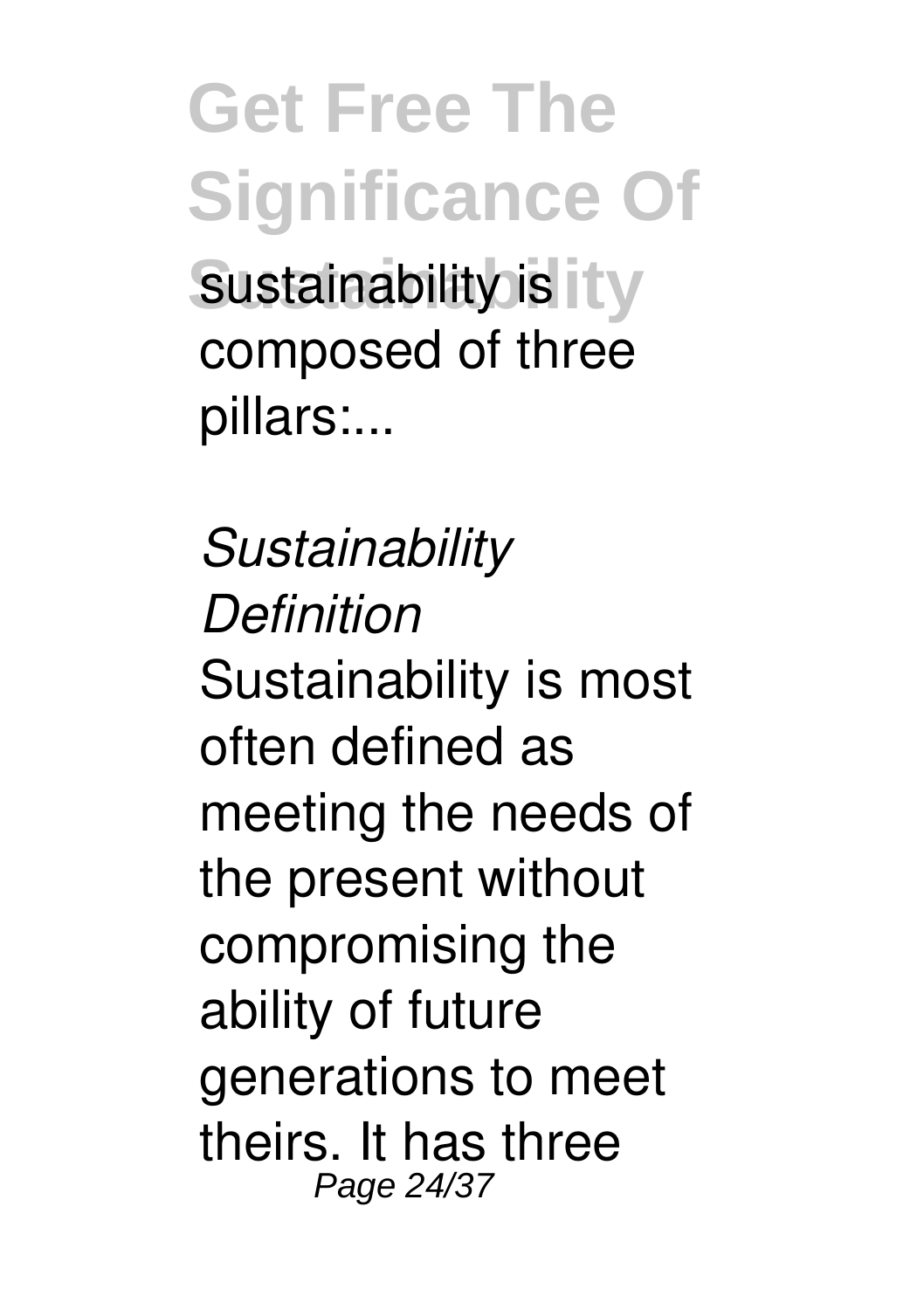**Get Free The Significance Of Sustainability** main pillars: bility economic, environmental,...

*The 3 Pillars of Corporate Sustainability* The term sustainability is broadly used to indicate programs, initiatives and actions aimed at the preservation of a Page 25/37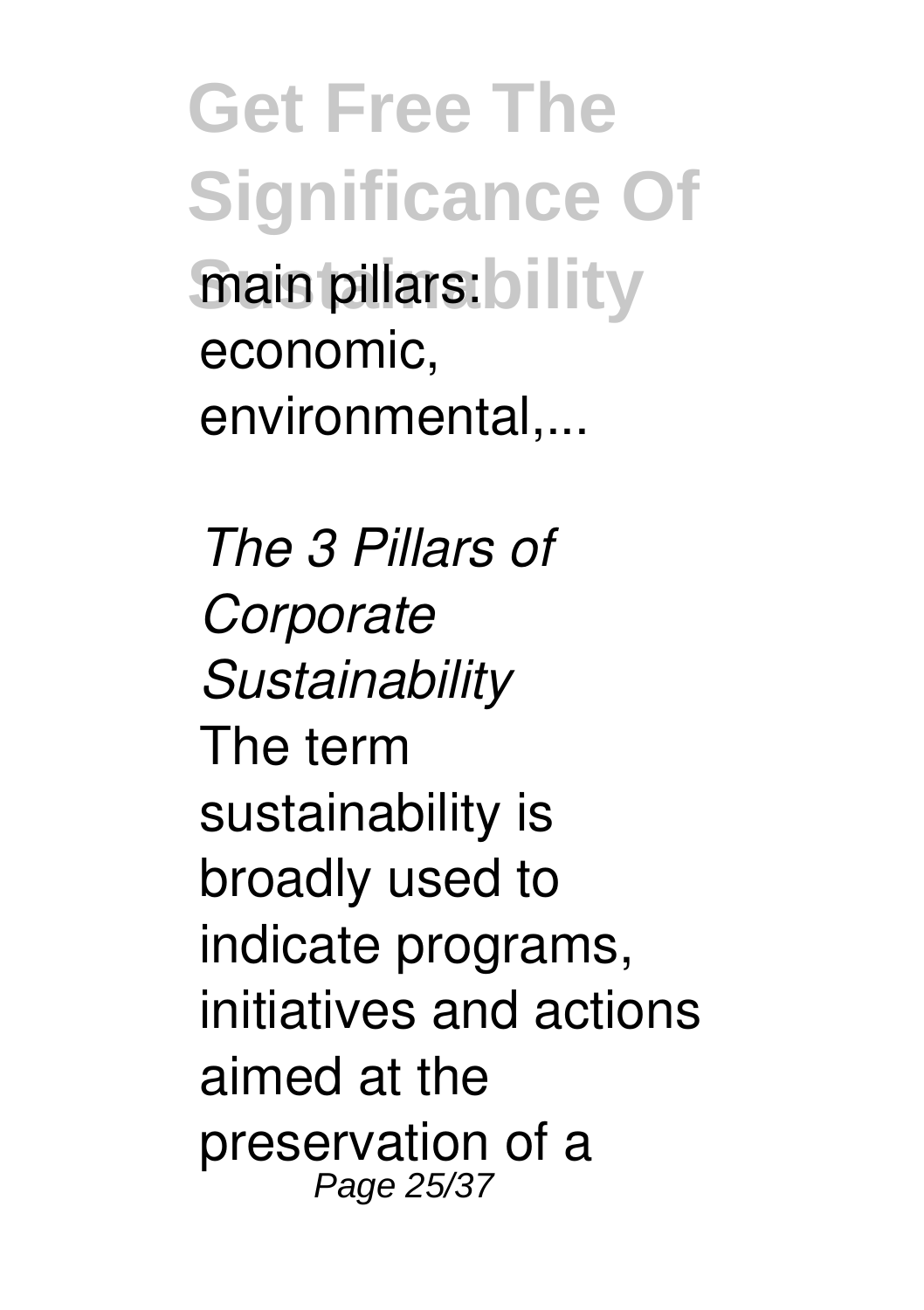**Get Free The Significance Of** particular resource. However, it actually refers to four distinct areas: human, social, economic and environmental known as the four pillars of sustainability.

*The four pillars of sustainability* **Environmental** sustainability is talked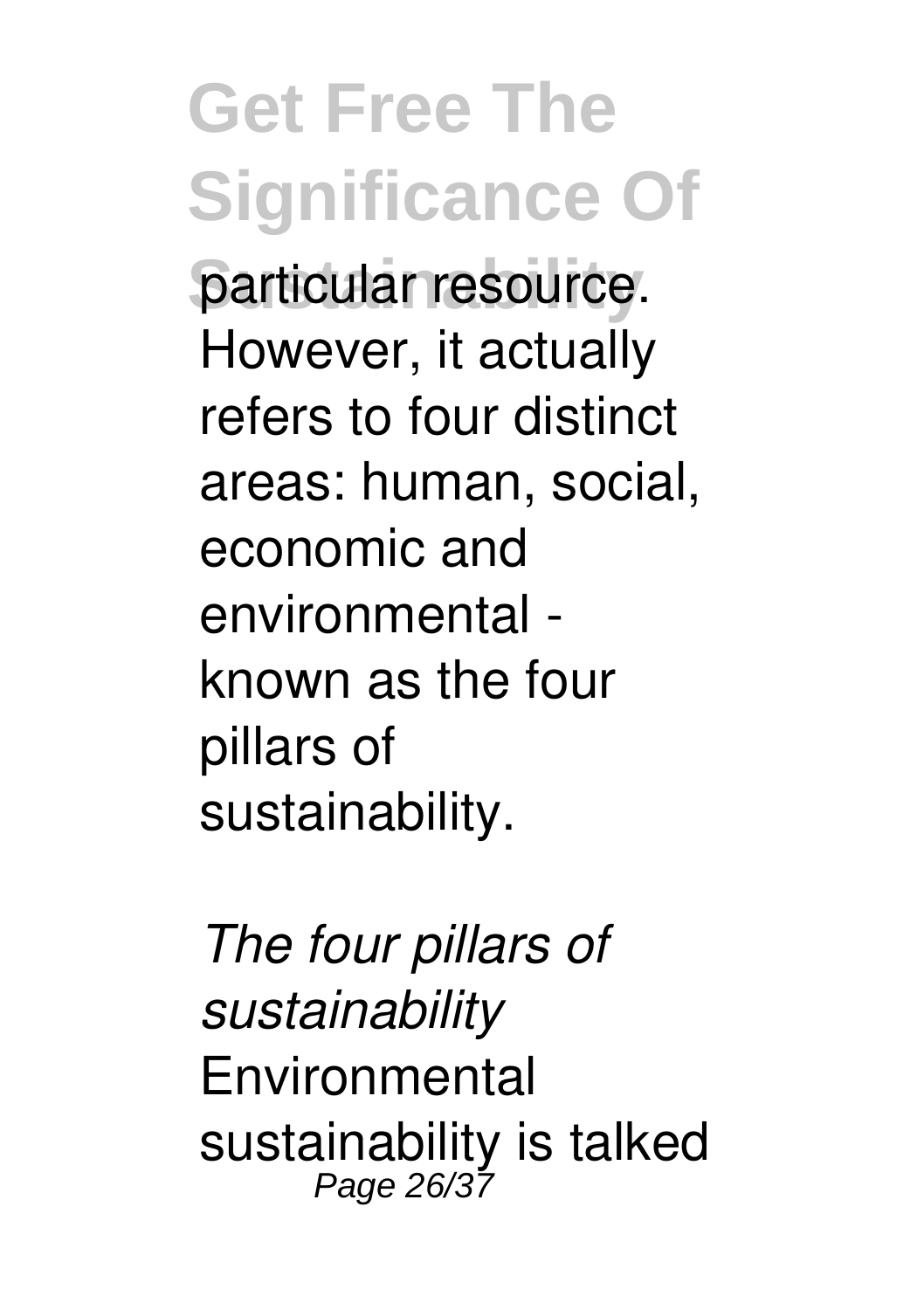**Get Free The Significance Of** about in relation to all aspects of our lives – from creating eco homes and environmentally conscious communities to sourcing sustainable food, renewable energy, low impact furniture and clothing. But what does environmental sustainability actually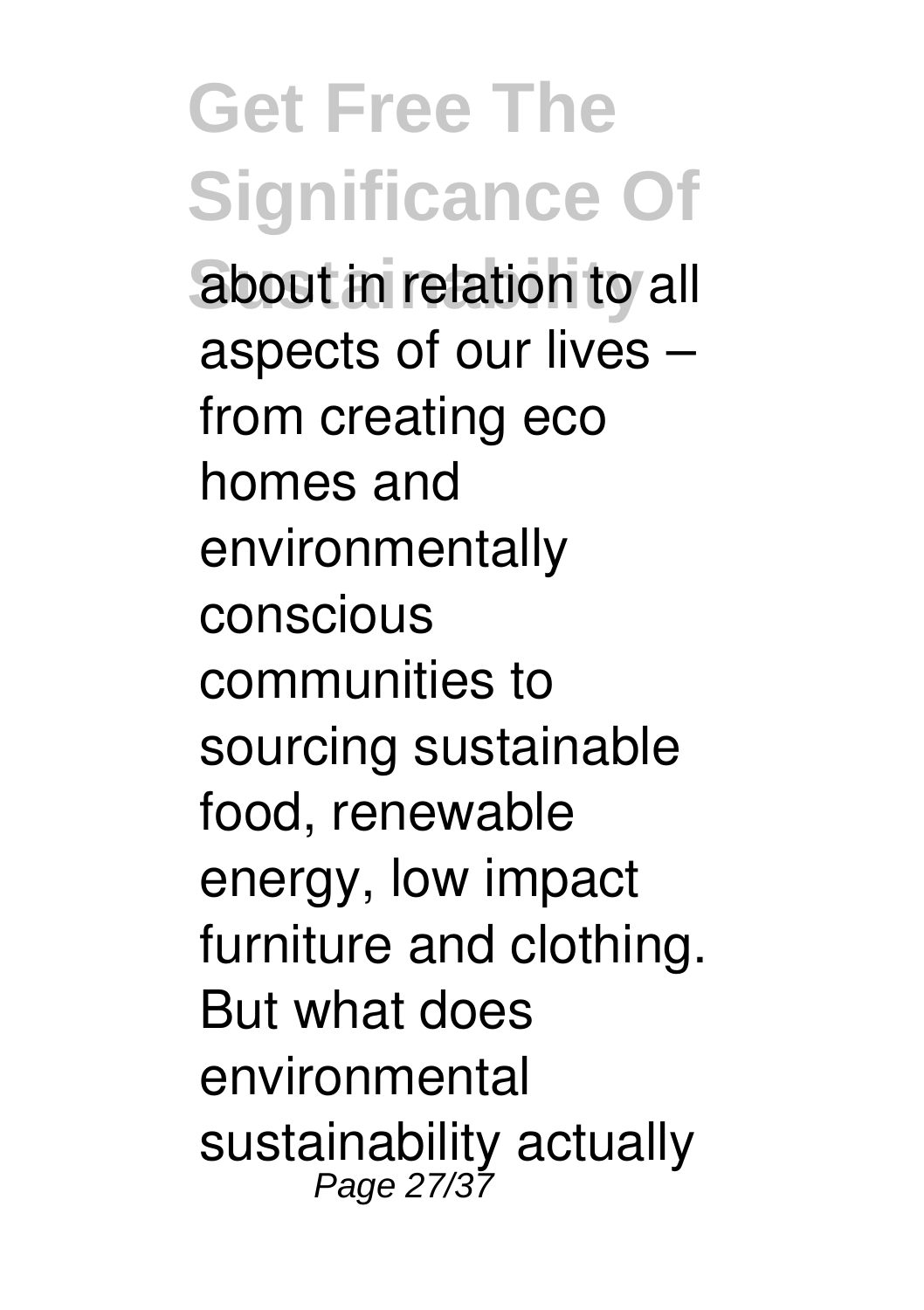**Get Free The Significance Of Sustainability** mean?

*What Is Environmental Sustainability and Why Is It Important* The importance of sustainability » Broadcasts ... Source

*The importance of sustainability » Broadcasts* Sustainability in Page 28/37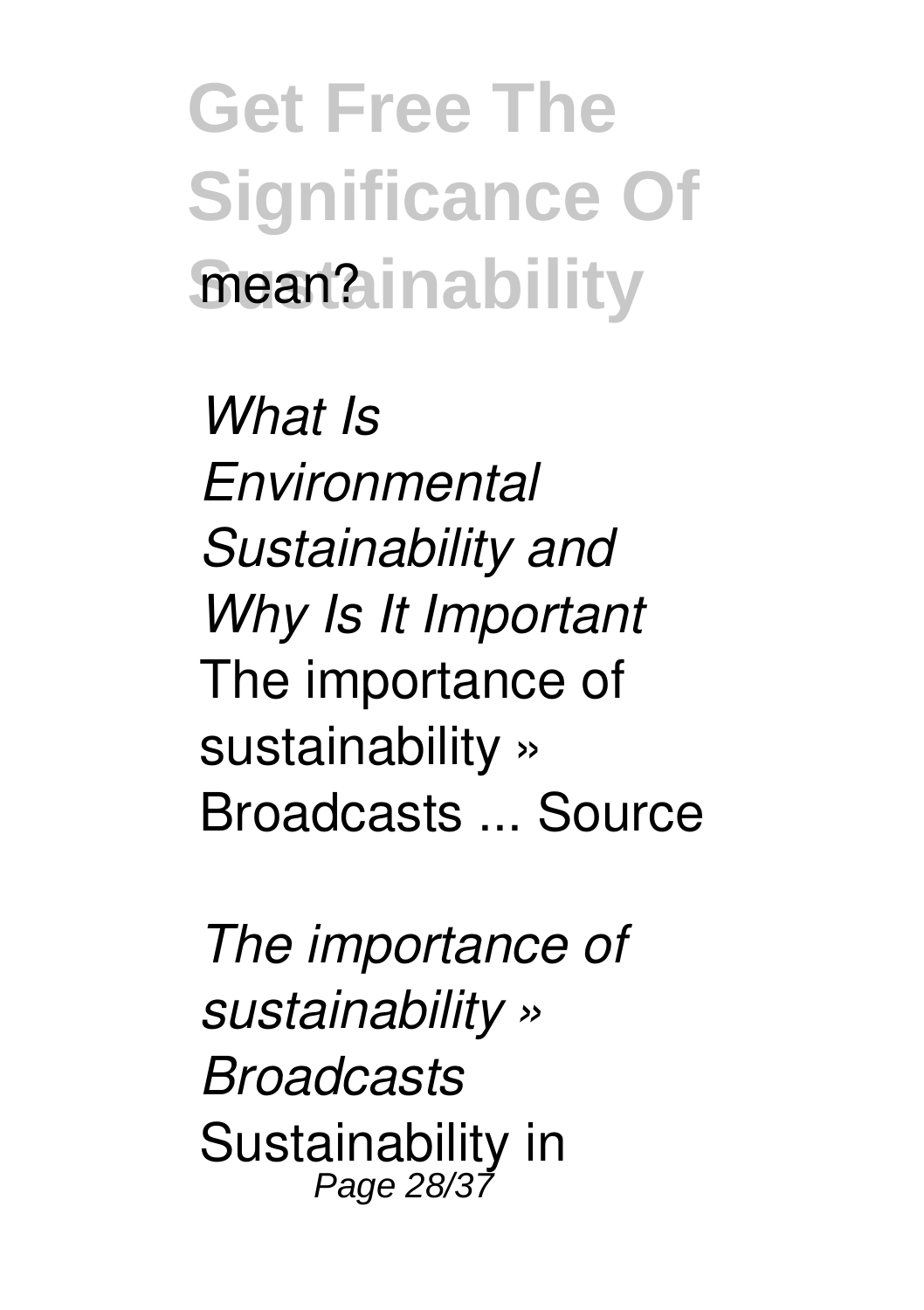**Get Free The Significance Of Building design and** construction - Designing Buildings Wiki - Share your construction industry knowledge. Sustainability is a broad term describing a desire to carry out activities without depleting resources or having harmful impacts, defined by the Brundtland Page 29/37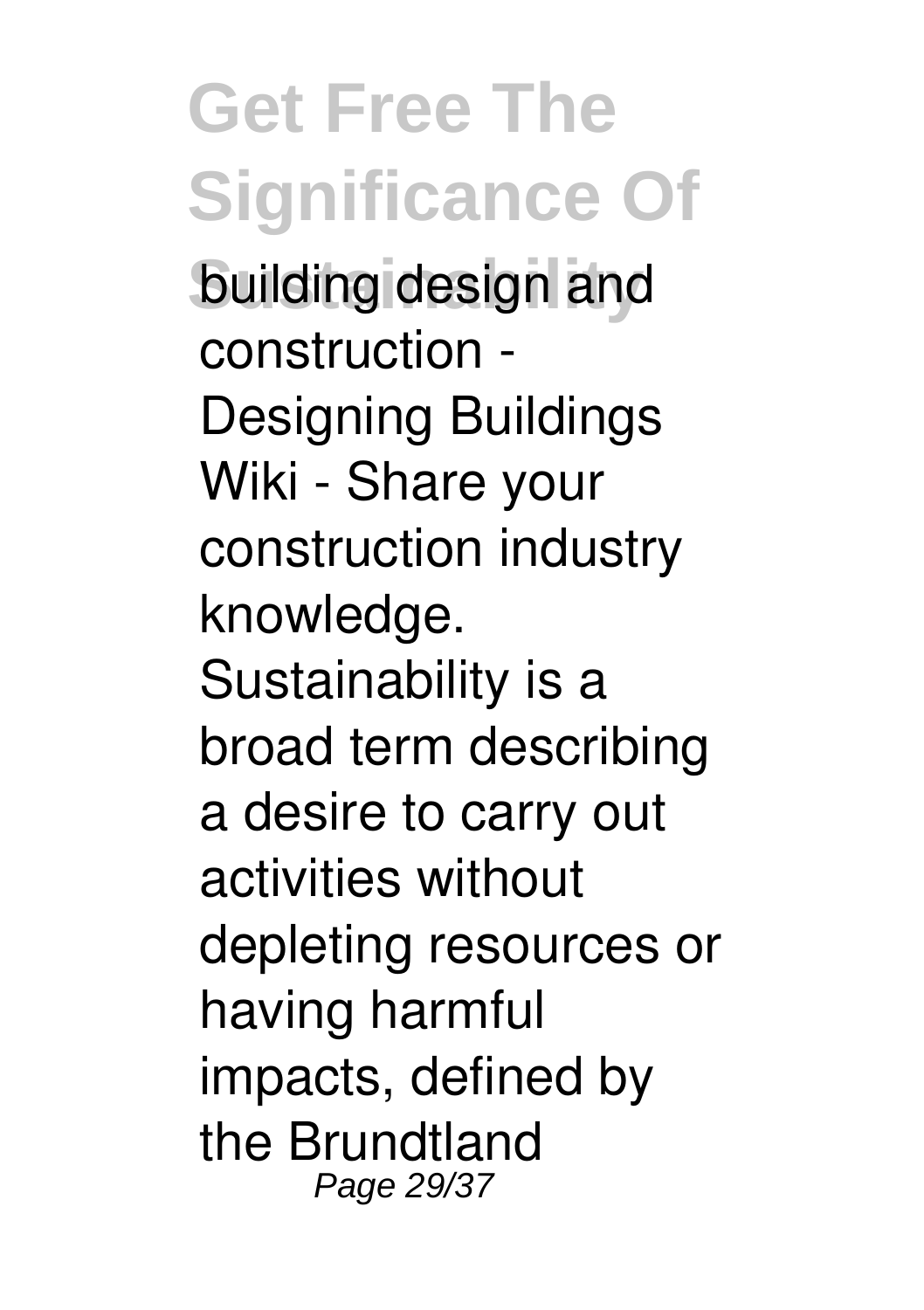**Get Free The Significance Of Commission as LV** 'meeting the needs of the present without compromising the ability of future generations to meet their ...

*Sustainability in building design and construction ...* The Importance Of Sustainable Development 1537 Page 30/37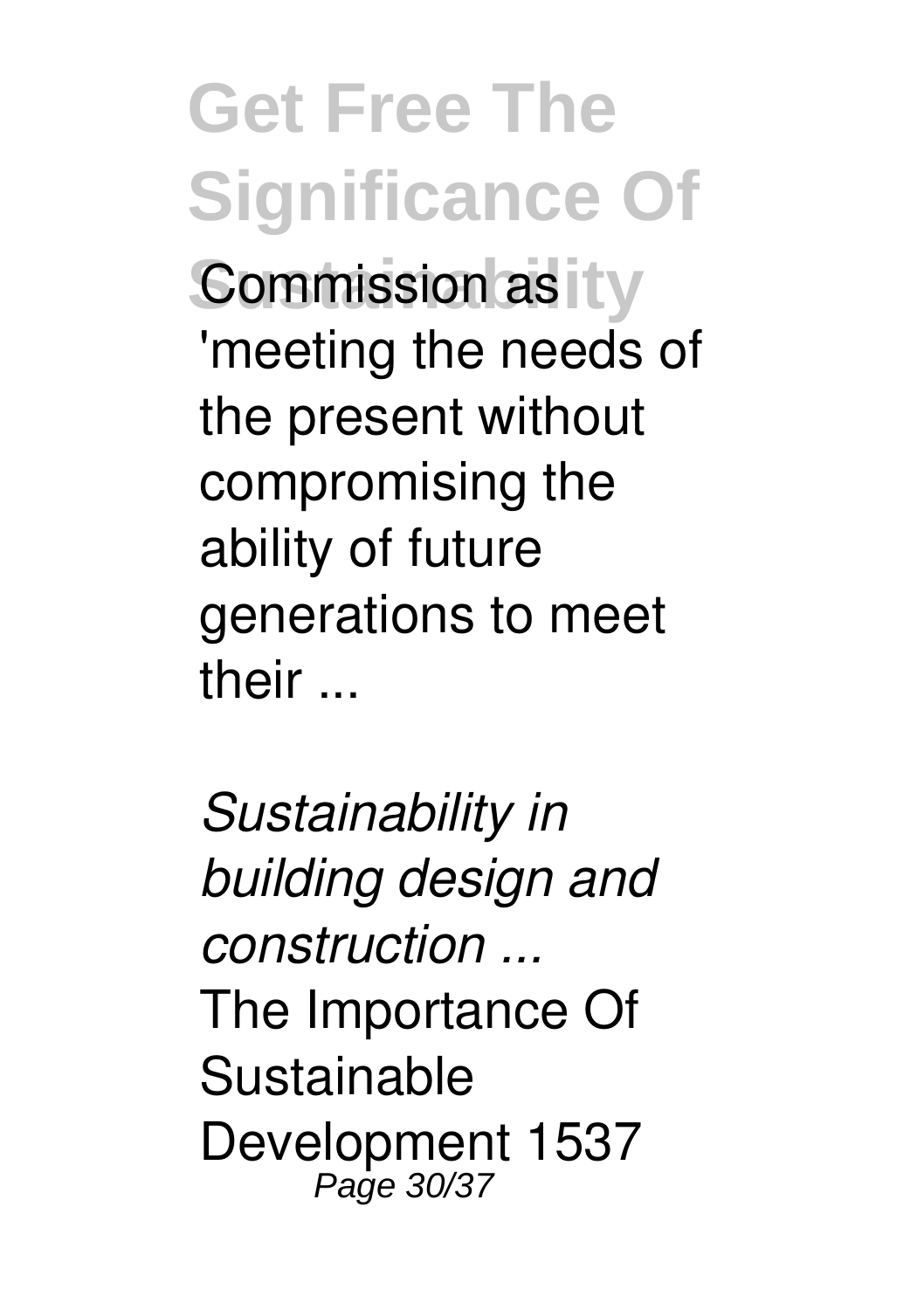**Get Free The Significance Of Words7 Pages With** the development of economy, the improvement of living standard, the rapid development of agricultural industry production and urbanization, the increase of resource demand, people realize that the emergence of energy crisis gradually,<br>Page 31/37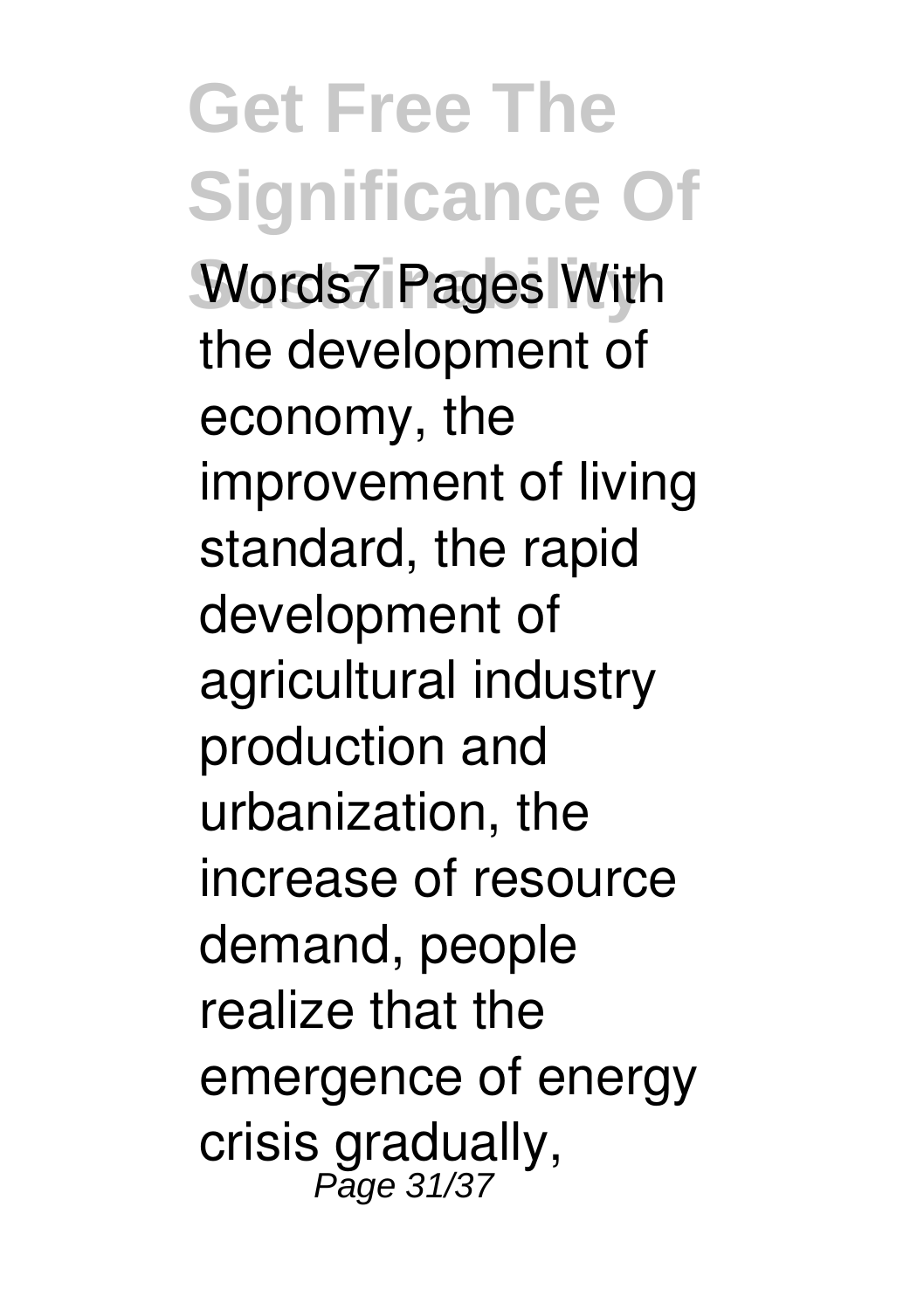**Get Free The Significance Of** especially the water resources.

*The Importance Of Sustainable Development - 1537 Words ...* Here are four universities that embrace the importance of sustainability in business: Wageningen Page 32/37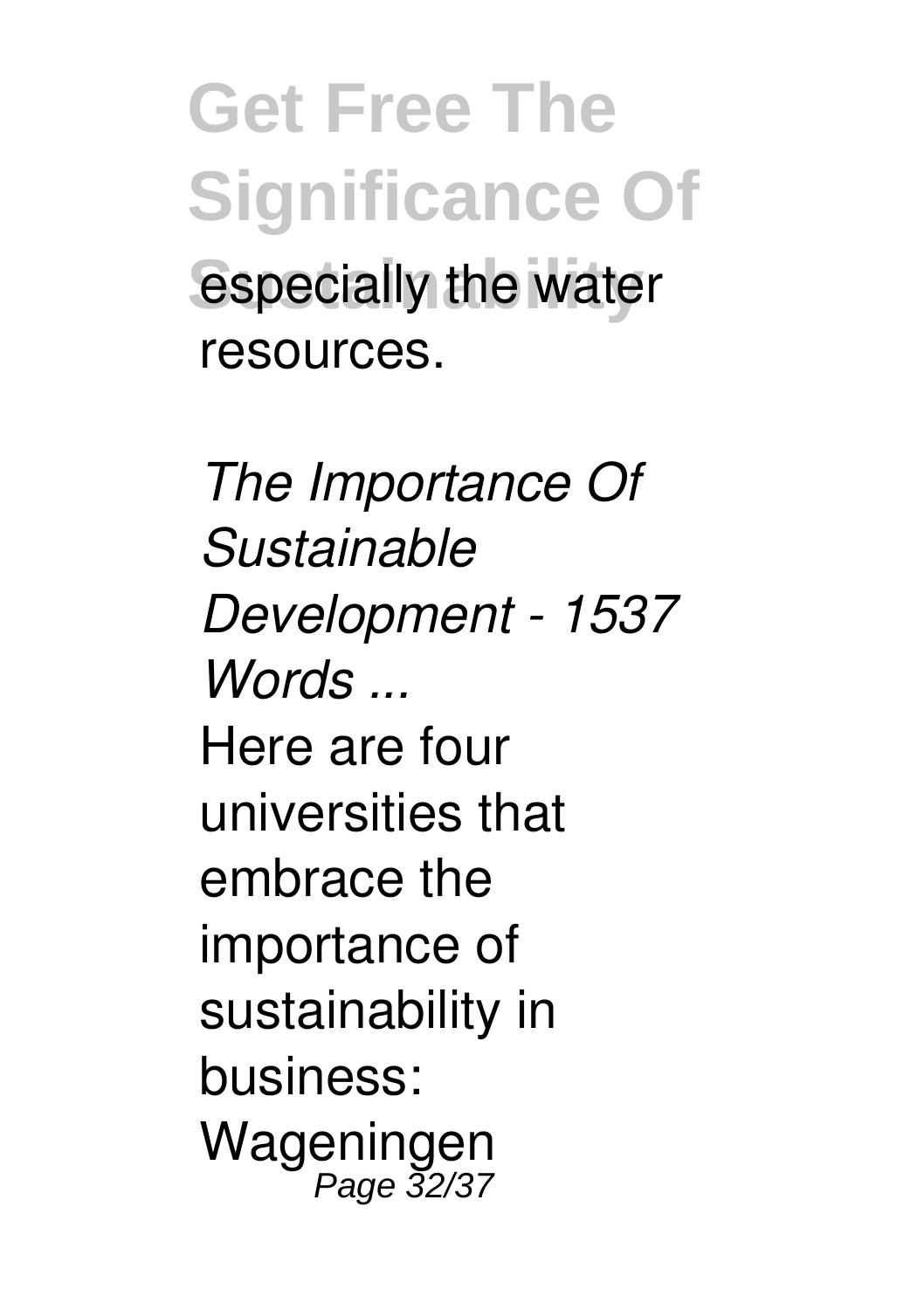**Get Free The Significance Of Sustainability** Research. The mission of Wageningen University & Research in the Netherlands is "to explore the potential of nature to improve the quality of life." It is an institution that focuses specifically on healthy food and the living ...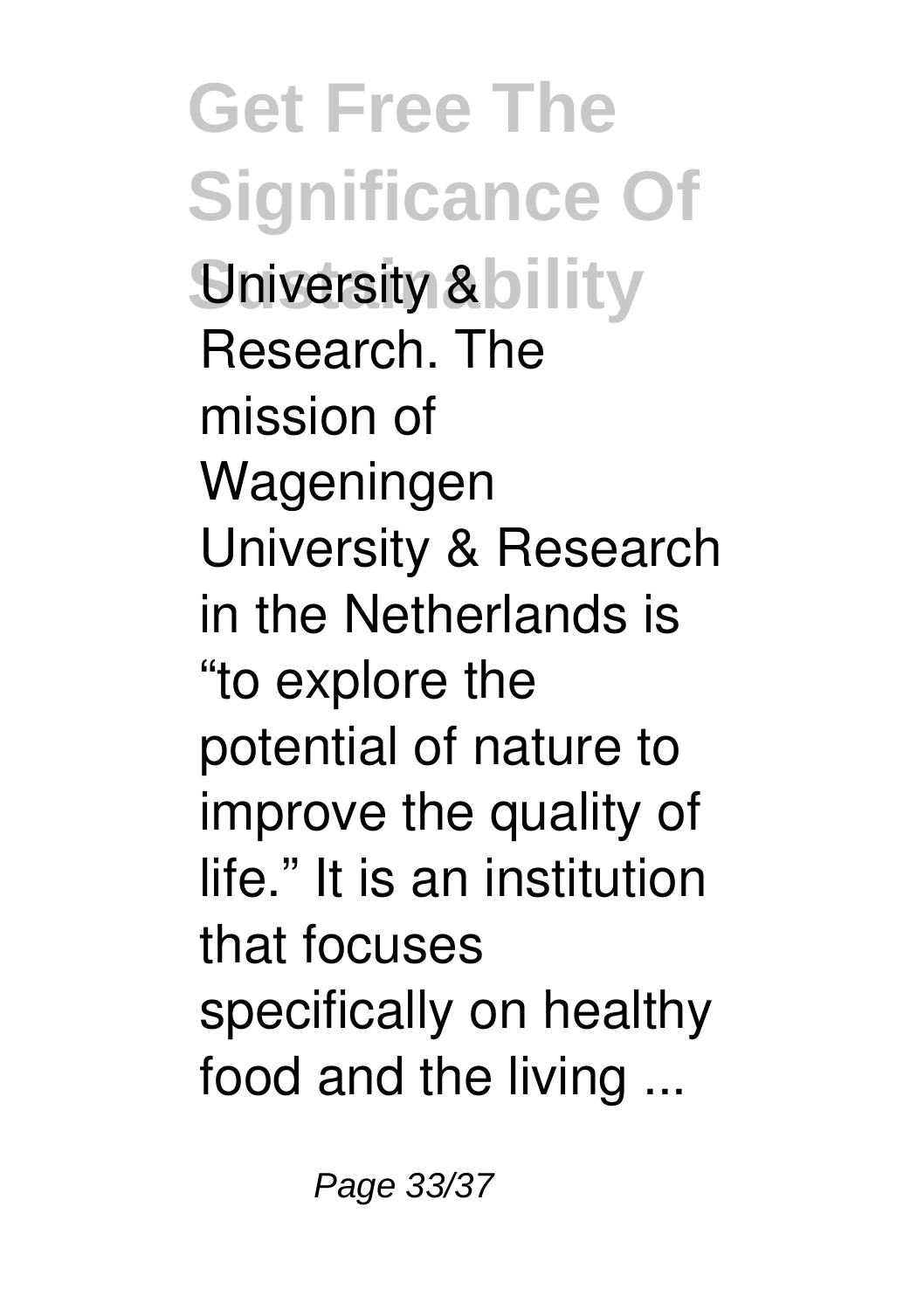**Get Free The Significance Of** *<u>Universities</u>* **bility** *embracing the importance of sustainability in ...* Sustainability is important, because our world may even be lonely after all. 2. The Future Generation Depends On Sustainability With the future of the planet hanging in the balance, the future of Page 34/37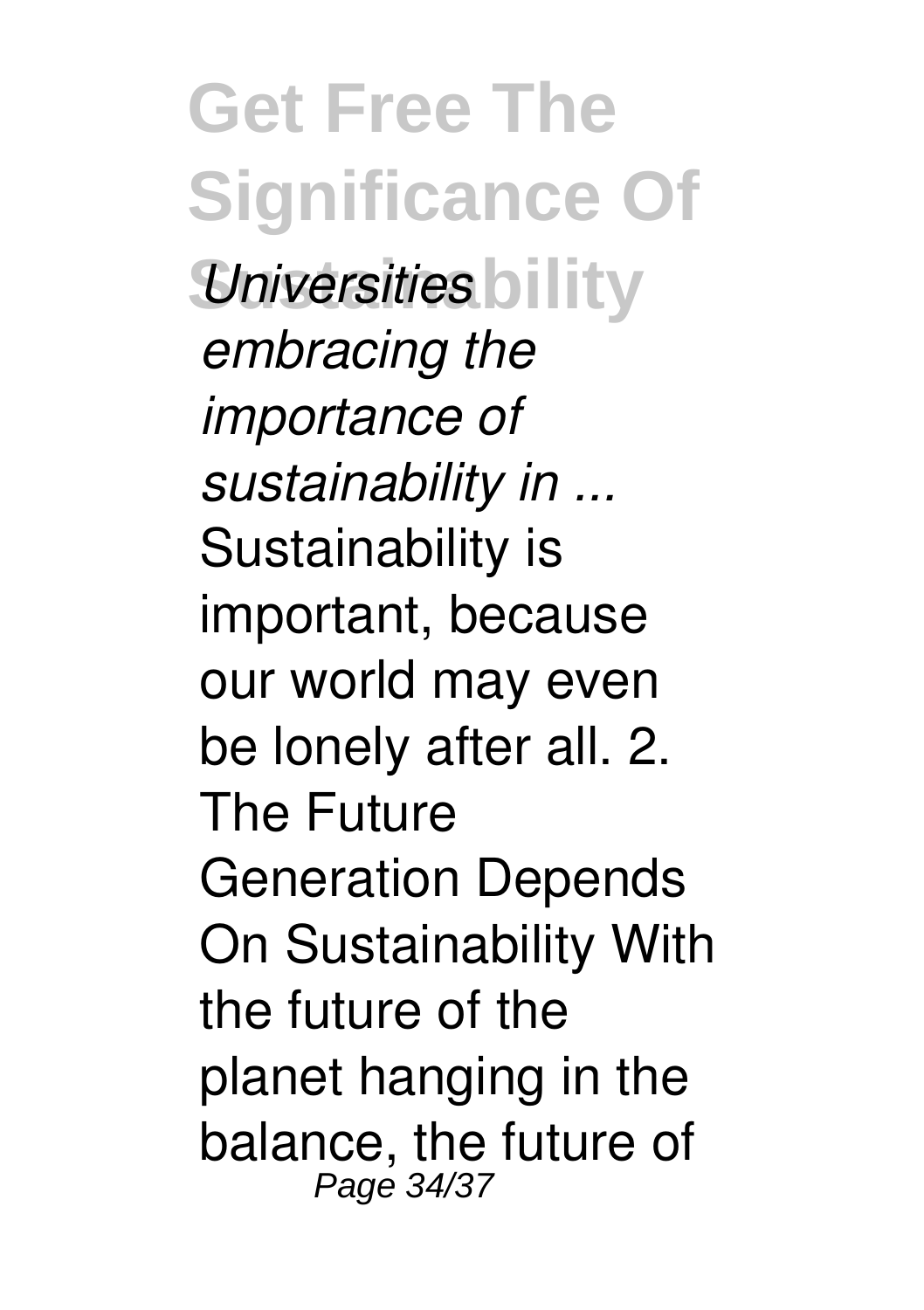**Get Free The Significance Of Sur children and their** children is at stake as well.

*Why Is Sustainability Important? | 7 Points To Ponder* Corporate Social Responsibility (CSR) is when a company operates in an ethical and sustainable way and deals with its environmental and Page 35/37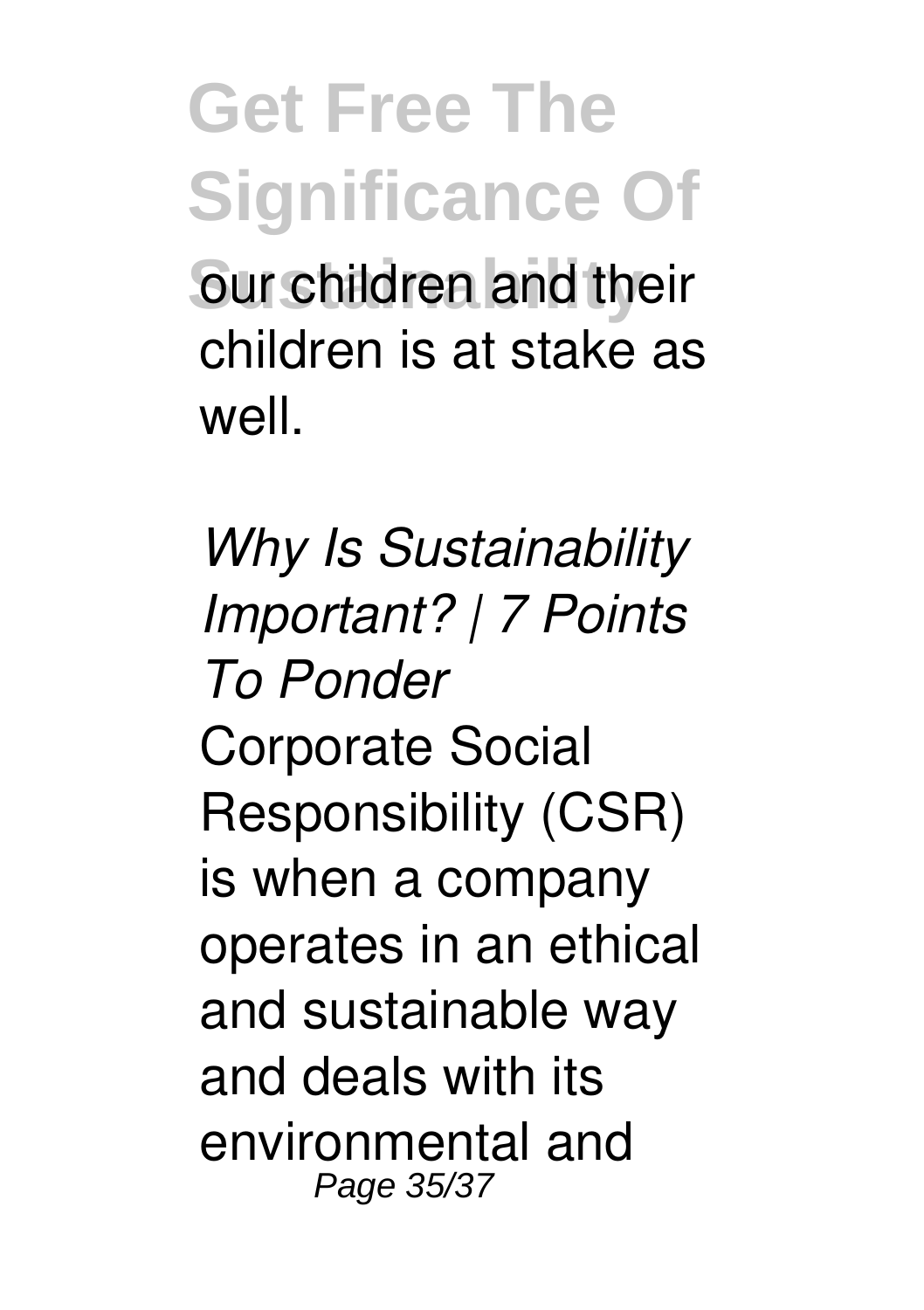**Get Free The Significance Of** social impacts. This means a careful consideration of human rights, the community, environment, and society in which it operates.

Copyright code : 8c70 7a12369631ac521aef Page 36/37